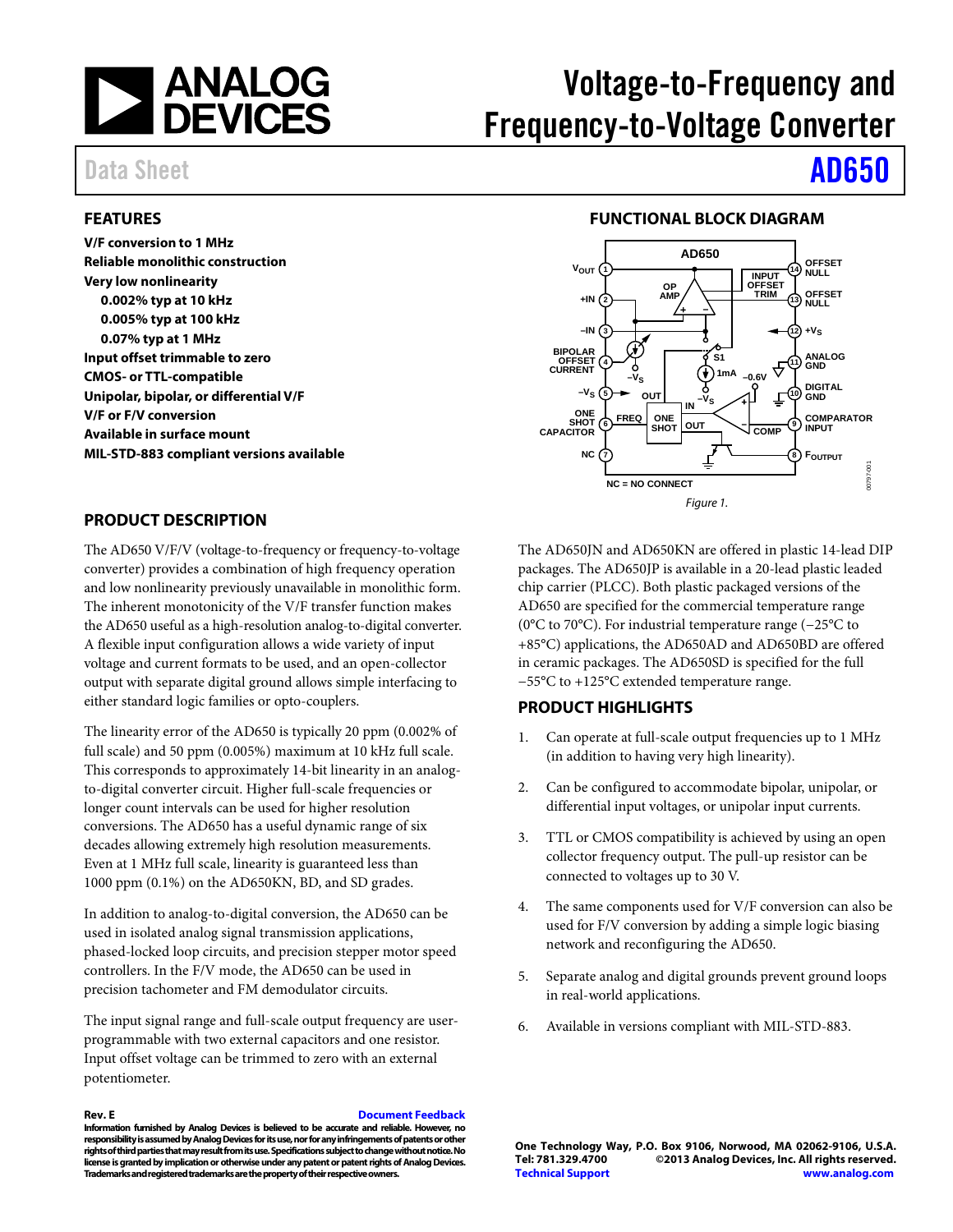# **TABLE OF CONTENTS**

| Pin Configurations and Function Descriptions  6 |
|-------------------------------------------------|
|                                                 |
|                                                 |
|                                                 |
|                                                 |
|                                                 |

| Differential Voltage-to-Frequency Conversion 16 |  |
|-------------------------------------------------|--|
|                                                 |  |
|                                                 |  |
|                                                 |  |
|                                                 |  |

### <span id="page-1-0"></span>**REVISION HISTORY**

| $3/13$ —Rev. D to Rev. E |  |
|--------------------------|--|
|                          |  |
|                          |  |
|                          |  |

#### $3/06$ —Rev. C to Rev. D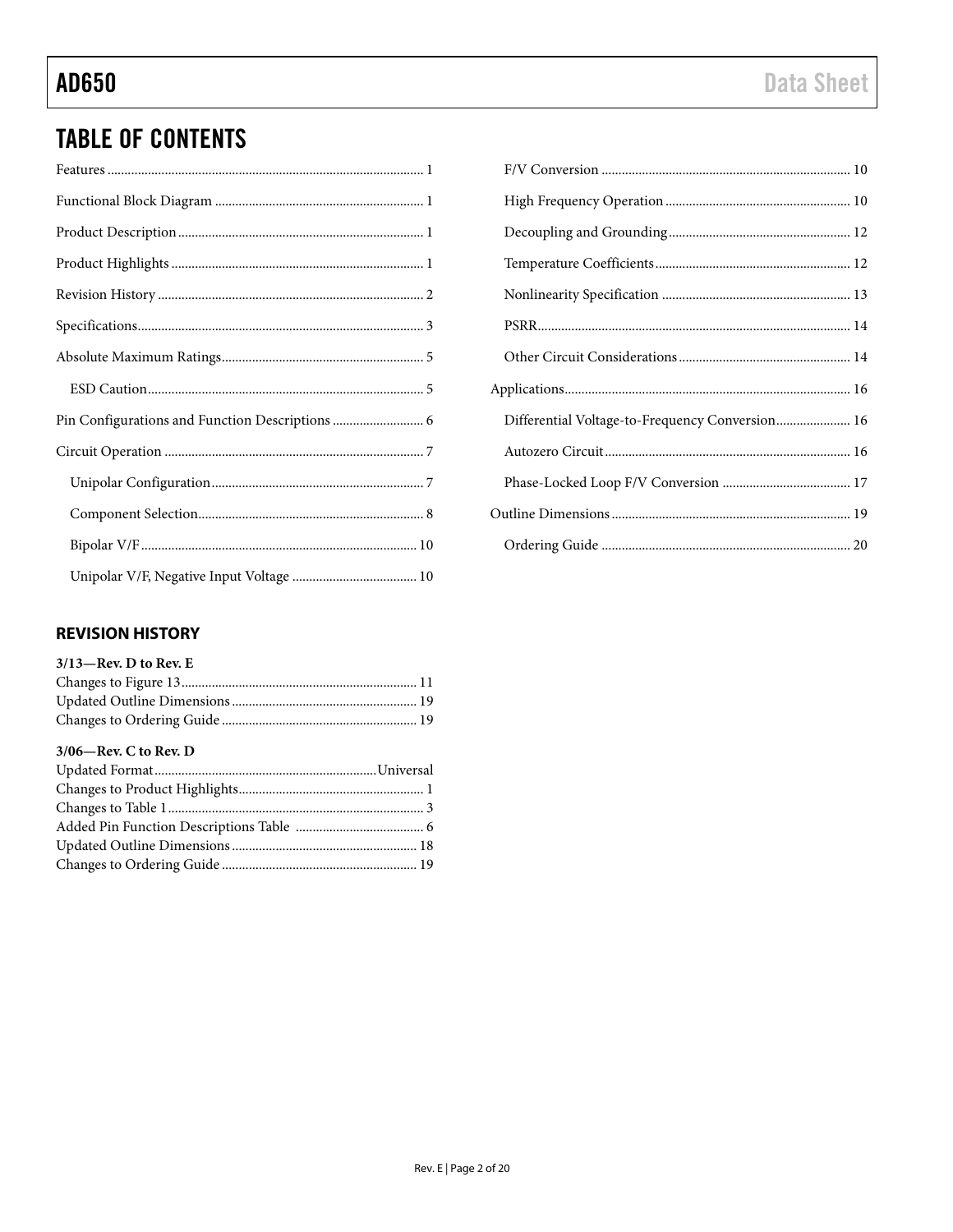## <span id="page-2-0"></span>**SPECIFICATIONS**

 $T = 25^{\circ}$ C,  $V_s = \pm 15$  V, unless otherwise noted.

#### **Table 1.**

|                                                         |           | AD650J/AD650A                      |                       |             | <b>AD650K/AD650B</b>               |                       | <b>AD650S</b> |                                    |                       |              |
|---------------------------------------------------------|-----------|------------------------------------|-----------------------|-------------|------------------------------------|-----------------------|---------------|------------------------------------|-----------------------|--------------|
| Model                                                   | Min       | <b>Typ</b>                         | Max                   | Min         | <b>Typ</b>                         | Max                   | Min           | <b>Typ</b>                         | Max                   | <b>Units</b> |
| <b>DYNAMIC PERFORMANCE</b>                              |           |                                    |                       |             |                                    |                       |               |                                    |                       |              |
| Full-Scale Frequency Range                              |           |                                    | $\mathbf{1}$          |             |                                    | 1                     |               |                                    | $\mathbf{1}$          | MHz          |
| Nonlinearity <sup>1</sup>                               |           |                                    |                       |             |                                    |                       |               |                                    |                       |              |
| $f_{MAX} = 10$ kHz                                      |           | 0.002                              | 0.005                 |             | 0.002                              | 0.005                 |               | 0.002                              | 0.005                 | %            |
| $f_{MAX} = 100$ kHz                                     |           | 0.005                              | 0.02                  |             | 0.005                              | 0.02                  |               | 0.005                              | 0.02                  | %            |
| $f_{MAX} = 500$ kHz                                     |           | 0.02                               | 0.05                  |             | 0.02                               | 0.05                  |               | 0.02                               | 0.05                  | %            |
| $f_{MAX} = 1 MHz$                                       |           | 0.1                                |                       |             | 0.05                               | 0.1                   |               | 0.05                               | 0.1                   | %            |
| Full-Scale Calibration Error <sup>2</sup>               |           |                                    |                       |             |                                    |                       |               |                                    |                       |              |
| 100 kHz                                                 |           | ± 5                                |                       |             | ± 5                                |                       |               | ± 5                                |                       | %            |
| 1 MHz                                                   |           | ±10                                |                       |             | ±10                                |                       |               | ±10                                |                       | %            |
|                                                         |           |                                    |                       |             |                                    |                       |               |                                    |                       | $%$ of       |
| vs. Supply <sup>3</sup>                                 | $-0.015$  |                                    | $+0.015$              | $-0.015$    |                                    | $+0.015$              | $-0.015$      |                                    | $+0.015$              | FSR/V        |
| vs. Temperature                                         |           |                                    |                       |             |                                    |                       |               |                                    |                       |              |
| A, B, and S Grades                                      |           |                                    |                       |             |                                    |                       |               |                                    |                       |              |
| at 10 kHz                                               |           |                                    | ±75                   |             |                                    | ±75                   |               |                                    | ±75                   | ppm/°C       |
| at 100 kHz                                              |           |                                    | ±150                  |             |                                    | ±150                  |               |                                    | ±200                  | ppm/°C       |
| J and K Grades                                          |           |                                    |                       |             |                                    |                       |               |                                    |                       |              |
| at 10 kHz                                               |           | ±75                                |                       |             | ±75                                |                       |               |                                    |                       | ppm/°C       |
| at 100 kHz                                              |           | ±150                               |                       |             | ±150                               |                       |               |                                    |                       | ppm/°C       |
| <b>BIPOLAR OFFSET CURRENT</b>                           |           |                                    |                       |             |                                    |                       |               |                                    |                       |              |
| Activated by 1.24 kΩ Between<br>Pin 4 and Pin 5         | 0.45      | 0.5                                | 0.55                  | 0.45        | 0.5                                | 0.55                  | 0.45          | 0.5                                | 0.55                  | mA           |
| <b>DYNAMIC RESPONSE</b>                                 |           |                                    |                       |             |                                    |                       |               |                                    |                       |              |
|                                                         |           |                                    |                       |             |                                    |                       |               |                                    |                       |              |
| Maximum Settling Time for<br>Full-Scale Step Input      |           | 1 pulse of new frequency plus 1 µs |                       |             | 1 pulse of new frequency plus 1 µs |                       |               | 1 pulse of new frequency plus 1 µs |                       |              |
| Overload Recovery Time                                  |           |                                    |                       |             |                                    |                       |               |                                    |                       |              |
| Step Input                                              |           | 1 pulse of new frequency plus 1 µs |                       |             | 1 pulse of new frequency plus 1 µs |                       |               | 1 pulse of new frequency plus 1 µs |                       |              |
| ANALOG INPUT AMPLIFIER                                  |           |                                    |                       |             |                                    |                       |               |                                    |                       |              |
| (V/F CONVERSION)                                        |           |                                    |                       |             |                                    |                       |               |                                    |                       |              |
| Current Input Range (Figure 4)                          | $\pmb{0}$ |                                    | $+0.6$                | $\mathbf 0$ |                                    | $+0.6$                | $\mathbf 0$   |                                    | $+0.6$                | mA           |
| Voltage Input Range (Figure 12)                         | $-10$     |                                    | $\mathbf 0$           | $-10$       |                                    | $\Omega$              | $-10$         |                                    | 0                     | V            |
| Differential Impedance                                  |           | $2 M\Omega$   10 pF                |                       |             | $2 M\Omega$   10 pF                |                       |               | $2 M\Omega$   10 pF                |                       |              |
| Common-Mode Impedance                                   |           | 1000 MΩ  10 pF                     |                       |             | 1000 MΩ  10 pF                     |                       |               | 1000 MΩ  10 pF                     |                       |              |
| Input Bias Current                                      |           |                                    |                       |             |                                    |                       |               |                                    |                       |              |
| Noninverting Input                                      |           | 40                                 | 100                   |             | 40                                 | 100                   |               | 40                                 | 100                   | nA           |
| Inverting Input                                         |           | ±8                                 | ±20                   |             | ±8                                 | ±20                   |               | ±8                                 | ±20                   | nA           |
| Input Offset Voltage                                    |           |                                    |                       |             |                                    |                       |               |                                    |                       |              |
| (Trimmable to Zero)                                     |           |                                    | ±4                    |             |                                    | ±4                    |               |                                    | ±4                    | mV           |
| VS. Temperature (T <sub>MIN</sub> to T <sub>MAX</sub> ) |           | ±30                                |                       |             |                                    | ±30                   |               |                                    | ±30                   | µV/°C        |
| Safe Input Voltage                                      |           | $\pm V_5$                          |                       |             | $\pm V_5$                          |                       |               | $\pm V_5$                          |                       | v            |
| COMPARATOR (F/V CONVERSION)                             |           |                                    |                       |             |                                    |                       |               |                                    |                       |              |
| Logic 0 Level                                           | $-VS$     |                                    | $-1$                  | $-VS$       |                                    | $-1$                  | $-VS$         |                                    | $-1$                  | $\vee$       |
| Logic 1 Level                                           | $\pmb{0}$ |                                    | $+VS$                 | 0           |                                    | $+VS$                 | $\mathbf 0$   |                                    | $+VS$                 | $\vee$       |
| Pulse Width Range <sup>4</sup>                          | 0.1       |                                    | $(0.3 \times t_{OS})$ | 0.1         |                                    | $(0.3 \times t_{OS})$ | 0.1           |                                    | $(0.3 \times t_{OS})$ | μs           |
| Input Impedance                                         |           | 250                                |                       |             | 250                                |                       |               | 250                                |                       | kΩ           |
| OPEN COLLECTOR OUTPUT<br>(V/F CONVERSION)               |           |                                    |                       |             |                                    |                       |               |                                    |                       |              |
| Output Voltage in Logic 0                               |           |                                    |                       |             |                                    |                       |               |                                    |                       |              |
| $I_{SINK} \leq 8$ MA, $T_{MIN}$ to $T_{MAX}$            |           |                                    | 0.4                   |             |                                    | 0.4                   |               |                                    | 0.4                   | V            |
| Output Leakage Current in Logic 1                       |           |                                    | 100                   |             |                                    | 100                   |               |                                    | 100                   | nA           |
| Voltage Range <sup>5</sup>                              | 0         |                                    | 36                    | 0           |                                    | 36                    | 0             |                                    | 36                    | V            |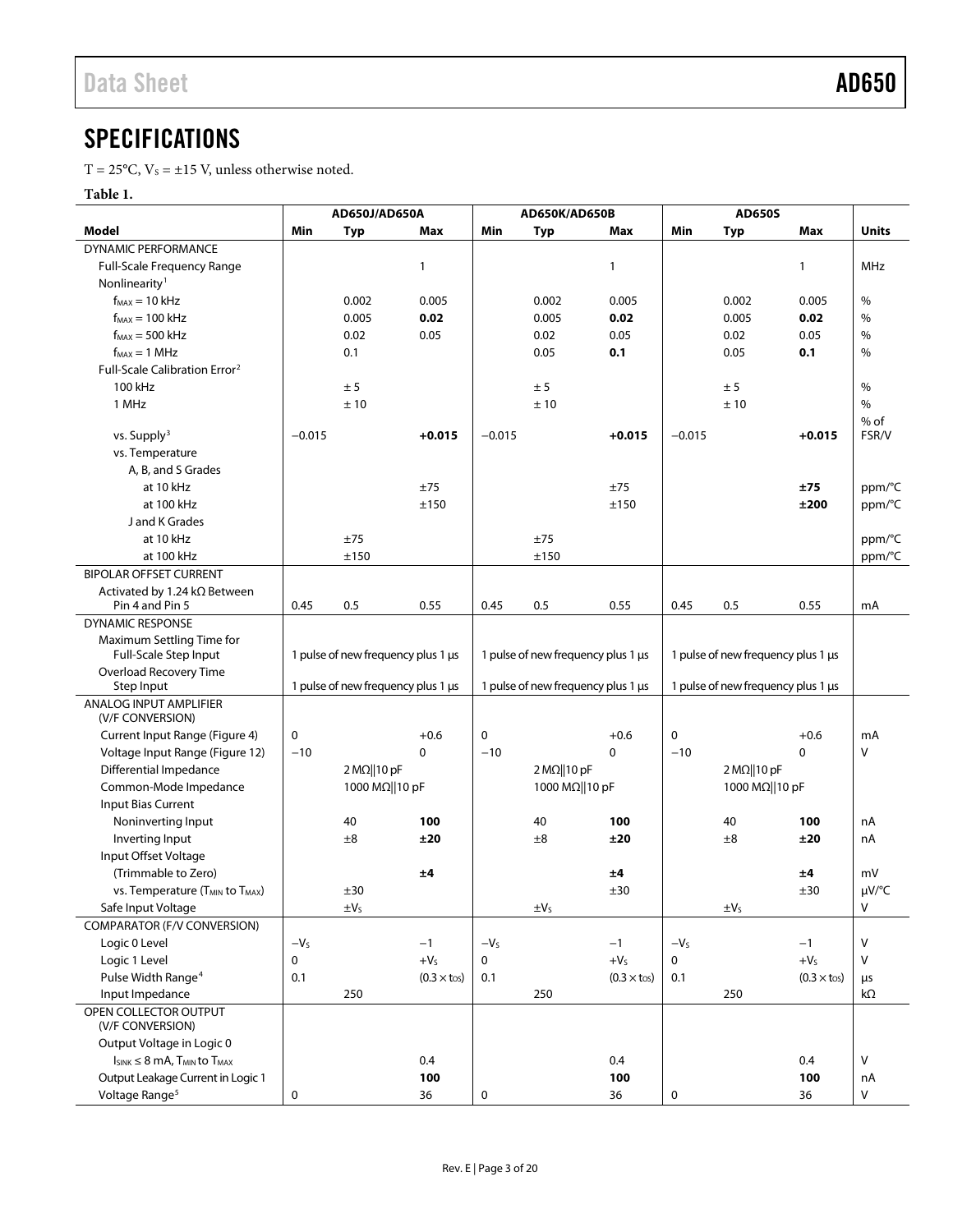<span id="page-3-0"></span>

|                                                      | AD650J/AD650A |     |       | AD650K/AD650B |     |       | <b>AD650S</b> |            |        |              |
|------------------------------------------------------|---------------|-----|-------|---------------|-----|-------|---------------|------------|--------|--------------|
| Model                                                | Min           | Typ | Max   | <b>Min</b>    | Typ | Max   | Min           | <b>Typ</b> | Max    | <b>Units</b> |
| AMPLIFIER OUTPUT (F/V CONVERSION)                    |               |     |       |               |     |       |               |            |        |              |
| Voltage Range<br>$(1500 \Omega$ Min Load Resistance) | 0             |     | 10    | $\mathbf 0$   |     | 10    | 0             |            | 10     | v            |
| Source Current<br>(750 $\Omega$ Max Load Resistance) | 10            |     |       | 10            |     |       | 10            |            |        | mA           |
| Capacitive Load<br>(Without Oscillation)             |               |     | 100   |               |     | 100   |               |            | 100    | pF           |
| <b>POWER SUPPLY</b>                                  |               |     |       |               |     |       |               |            |        |              |
| Voltage, Rated Performance                           | ±9            |     | ±18   | ±9            |     | ±18   | ±9            |            | ±18    | v            |
| <b>Quiescent Current</b>                             |               |     | 8     |               |     | 8     |               |            | 8      | mA           |
| <b>TEMPERATURE RANGE</b>                             |               |     |       |               |     |       |               |            |        |              |
| <b>Rated Performance</b>                             |               |     |       |               |     |       |               |            |        |              |
| N Package                                            |               |     | $+70$ | $\mathbf 0$   |     | $+70$ |               |            |        | °C           |
| D Package                                            | $-25$         |     | $+85$ | $-25$         |     | $+85$ | $-55$         |            | $+125$ | °C           |

<sup>1</sup> Nonlinearity is defined as deviation from a straight line from zero to full scale, expressed as a fraction of full scale.

<sup>2</sup> Full-scale calibration error adjustable to zero.

<sup>3</sup> Measured at full-scale output frequency of 100 kHz.

<sup>4</sup> Refer to F/V conversion section of the text.

<sup>5</sup> Referred to digital ground.

Specifications shown in **boldface** are tested on all production units at final electrical test. Results from those tests are used to calculate outgoing quality levels. All min and max specifications are guaranteed, although only those shown in **boldface** are tested on all production units.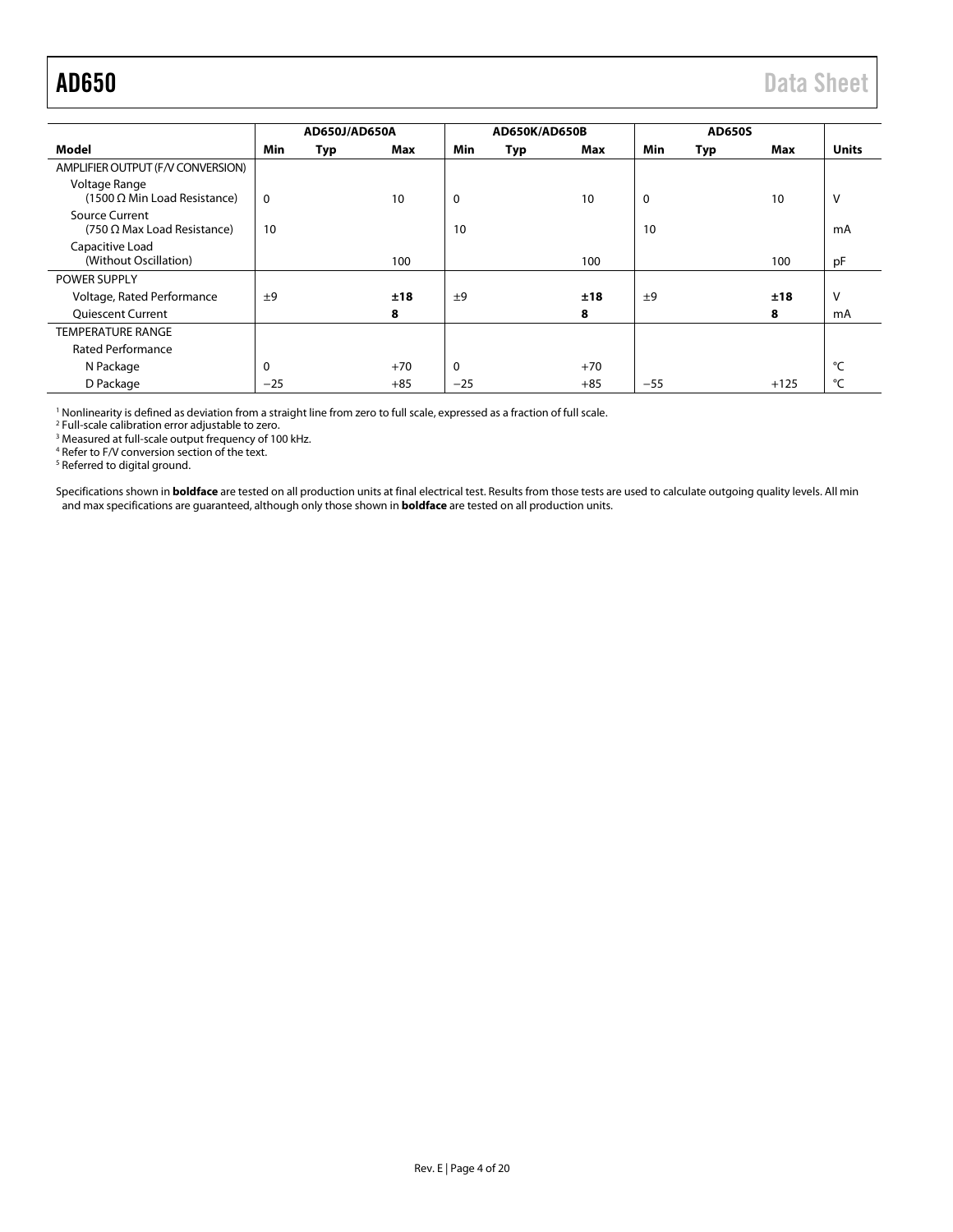## <span id="page-4-0"></span>ABSOLUTE MAXIMUM RATINGS

| <b>Parameter</b>                                   | Rating                              |
|----------------------------------------------------|-------------------------------------|
| <b>Total Supply Voltage</b>                        | 36 V                                |
| Storage Temperature Range                          | $-55^{\circ}$ C to $+150^{\circ}$ C |
| Differential Input Voltage                         | ±10V                                |
| Maximum Input Voltage                              | $\pm V_5$                           |
| Open Collector Output Voltage<br>Above Digital GND | 36 V                                |
| Current                                            | 50 mA                               |
| Amplifier Short Circuit to Ground                  | Indefinite                          |
| Comparator Input Voltage                           | $\pm V_5$                           |

Stresses above those listed under Absolute Maximum Ratings may cause permanent damage to the device. This is a stress rating only; functional operation of the device at these or any other conditions above those indicated in the operational section of this specification is not implied. Exposure to absolute maximum rating conditions for extended periods may affect device reliability.

### <span id="page-4-1"></span>**ESD CAUTION**

ESD (electrostatic discharge) sensitive device. Electrostatic charges as high as 4000 V readily accumulate on the human body and test equipment and can discharge without detection. Although this product features proprietary ESD protection circuitry, permanent damage may occur on devices subjected to high energy electrostatic discharges. Therefore, proper ESD precautions are recommended to avoid performance degradation or loss of functionality.

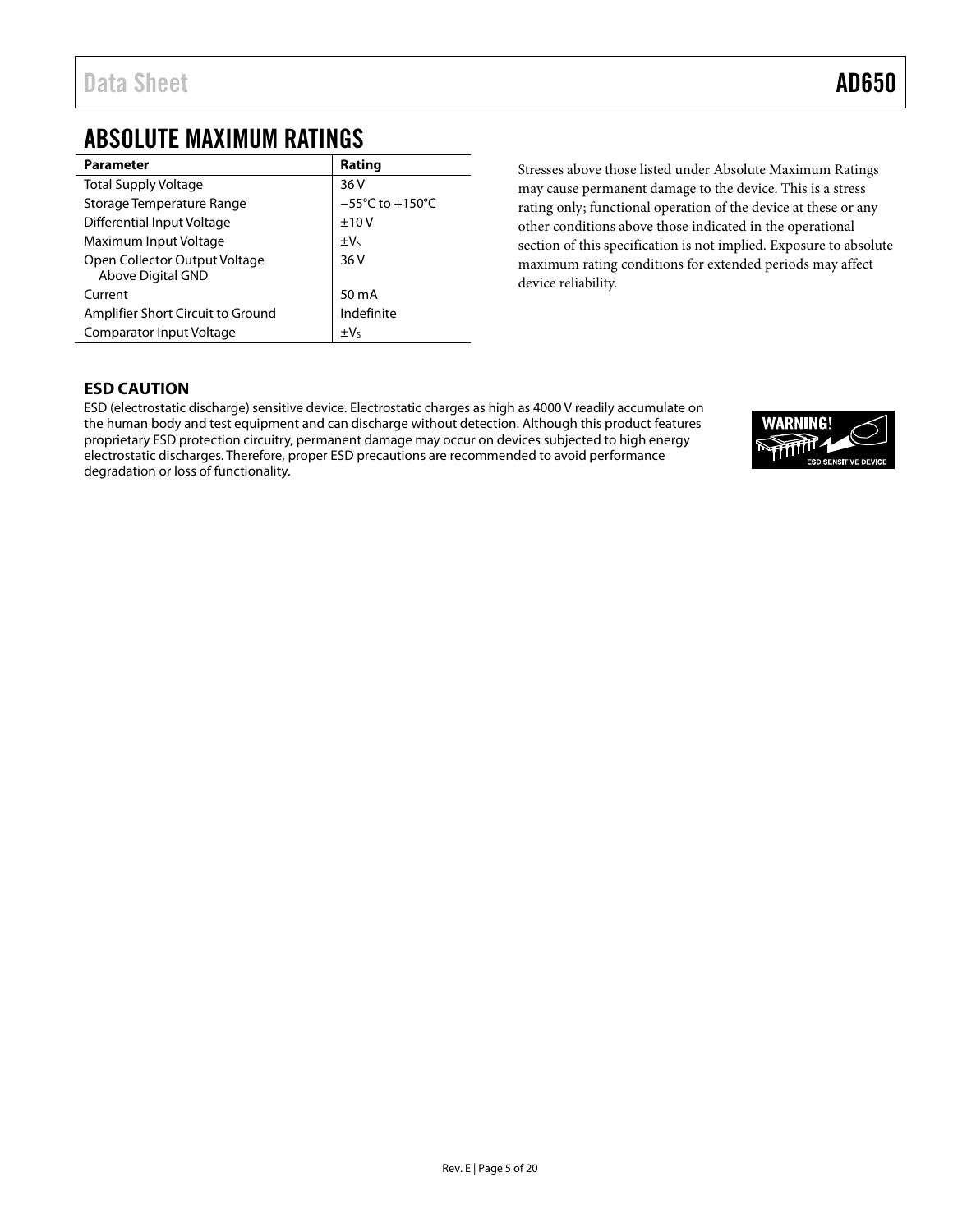# <span id="page-5-0"></span>PIN CONFIGURATIONS AND FUNCTION DESCRIPTIONS





#### **Table 2. Pin Function Descriptions**

|            | Pin No.                 |                                         |                                                                                                                                          |
|------------|-------------------------|-----------------------------------------|------------------------------------------------------------------------------------------------------------------------------------------|
| D-14, N-14 | $P-20$                  | <b>Mnemonic</b>                         | <b>Description</b>                                                                                                                       |
|            | 2                       | <b>VOUT</b>                             | Output of Operational Amplifier. The operational amplifier, along with CINT,<br>is used in the integrate stage of the V to F conversion. |
|            | 3                       | $+IN$                                   | Positive Analog Input.                                                                                                                   |
| 3          | 4                       | $-IN$                                   | Negative Analog Input.                                                                                                                   |
|            | 6                       | <b>BIPOLAR OFFSET</b><br><b>CURRENT</b> | On-Chip Current Source. This can be used in conjunction with an external<br>resistor to remove the operational amplifier's offset.       |
| 5          | 8                       | $-VS$                                   | Negative Power Supply Input.                                                                                                             |
| 6          | 9                       | ONE-SHOT<br><b>CAPACITOR</b>            | The Capacitor, $C_{OS}$ , is Connected to This Pin. $C_{OS}$ determines the time period<br>for the one shot.                             |
|            | 1, 5, 7, 10, 11, 15, 17 | <b>NC</b>                               | No Connect.                                                                                                                              |
| 8          | 12                      | FOUTPUT                                 | Frequency Output from AD650.                                                                                                             |
| 9          | 13                      | <b>COMPARATOR INPUT</b>                 | Input to Comparator. When the input voltage reaches -0.6 V, the one shot is<br>triggered.                                                |
| 10         | 14                      | <b>DIGITAL GND</b>                      | Digital Ground.                                                                                                                          |
| 11         | 16                      | ANALOG GND                              | Analog Ground.                                                                                                                           |
| 12         | 18                      | $+VS$                                   | Positive Power Supply Input.                                                                                                             |
| 13, 14     | 19, 20                  | <b>OFFSET NULL</b>                      | Offset Null Pins. Using an external potentiometer, the offset of the<br>operational amplifier can be removed.                            |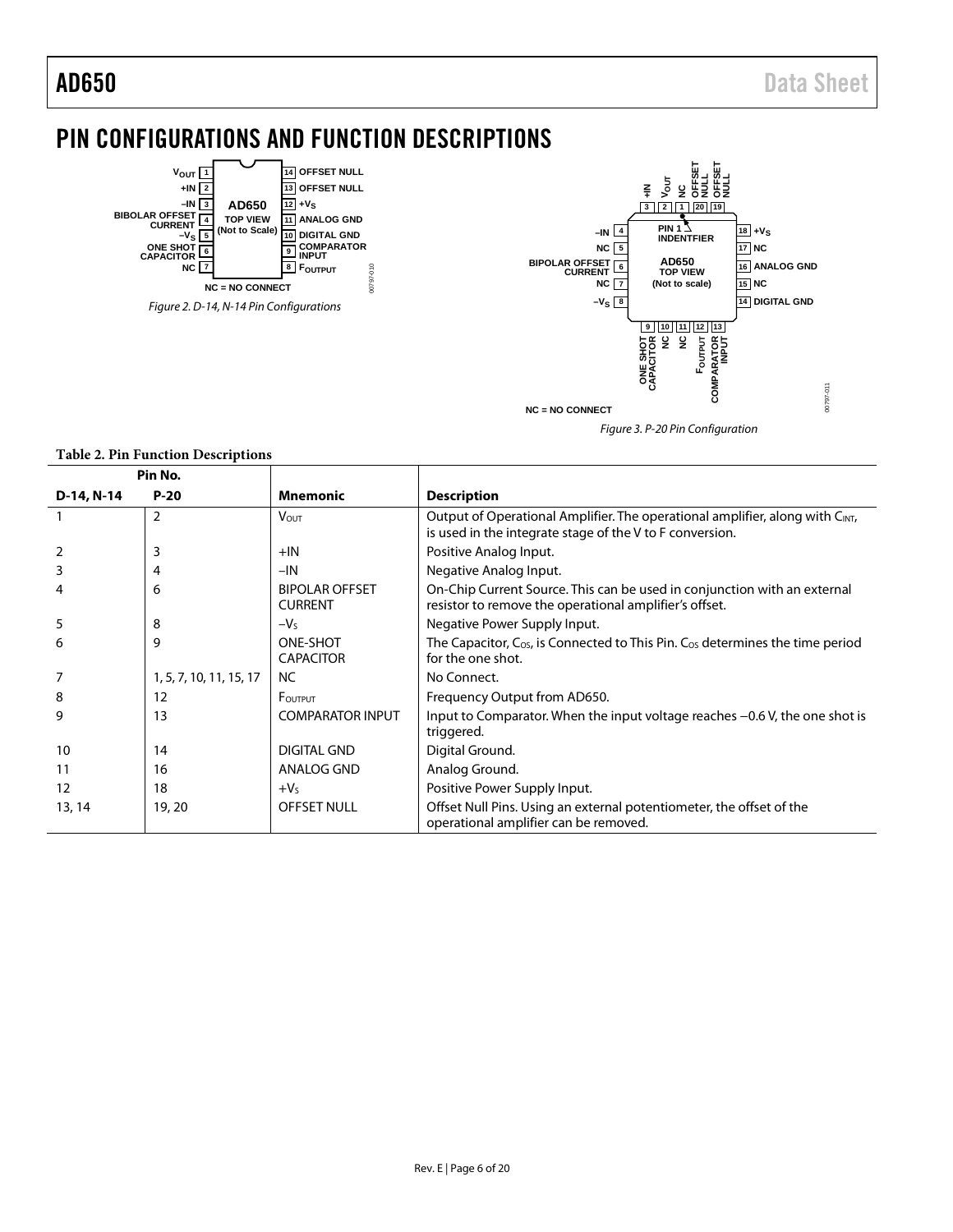## <span id="page-6-1"></span><span id="page-6-0"></span>CIRCUIT OPERATION **UNIPOLAR CONFIGURATION**

The AD650 is a charge balance voltage-to-frequency converter. In the connection diagram shown i[n Figure 4,](#page-6-2) or the block diagram o[f Figure 5,](#page-6-3) the input signal is converted into an equivalent current by the input resistance  $R_{IN}$ . This current is exactly balanced by an internal feedback current delivered in short, timed bursts from the switched 1 mA internal current source. These bursts of current can be thought of as precisely defined packets of charge. The required number of charge packets, each producing one pulse of the output transistor, depends upon the amplitude of the input signal. Because the number of charge packets delivered per unit time is dependent on the input signal amplitude, a linear voltage-to-frequency transformation is accomplished. The frequency output is furnished via an open collector transistor.

A more rigorous analysis demonstrates how the charge balance voltage-to-frequency conversion takes place.

<span id="page-6-4"></span>A block diagram of the device arranged as a V-to-F converter is shown in [Figure 5.](#page-6-3) The unit is comprised of an input integrator, a current source and steering switch, a comparator, and a one shot. When the output of the one shot is low, the current steering switch  $S_1$  diverts all the current to the output of the op amp; this is called the integration period. When the one shot has been triggered and its output is high, the switch  $S_1$  diverts all the current to the summing junction of the op amp; this is called the reset period. The two different states are shown in [Figure 6](#page-6-4) an[d Figure 7 a](#page-6-5)long with the various branch currents. It should be noted that the output current from the op amp is the same for either state, thus minimizing transients.

<span id="page-6-5"></span>

<span id="page-6-6"></span><span id="page-6-2"></span>Figure 4. Connection Diagram for V/F Conversion, Positive Input Voltage

<span id="page-6-3"></span>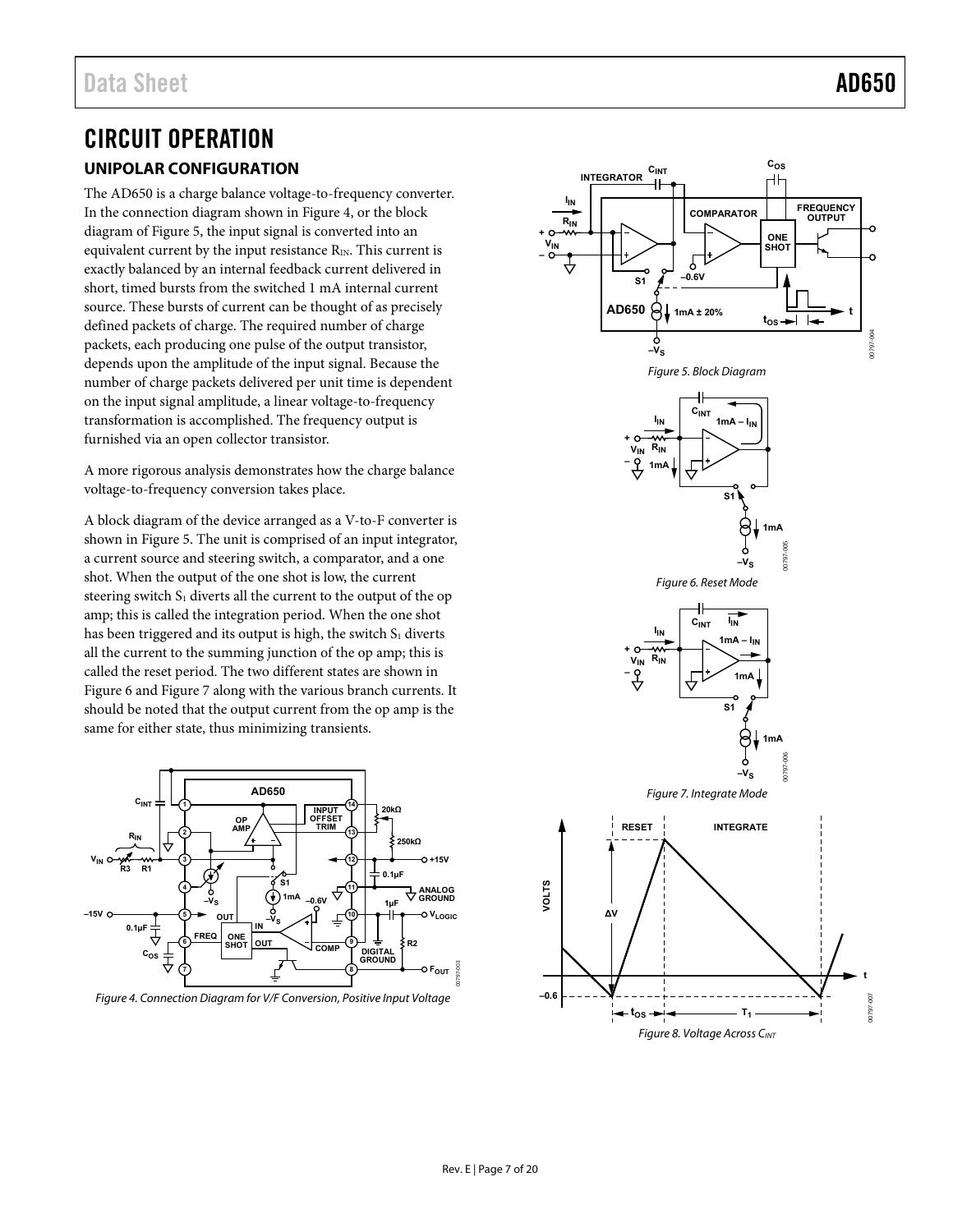The positive input voltage develops a current  $(I_{IN} = V_{IN}/R_{IN})$  that charges the integrator capacitor  $C_{\text{INT}}$ . As charge builds up on CINT, the output voltage of the integrator ramps downward towards ground. When the integrator output voltage (Pin 1) crosses the comparator threshold (–0.6 V) the comparator triggers the one shot, whose time period,  $t_{OS}$  is determined by the one-shot capacitor Cos.

Specifically, the one-shot time period is

$$
t_{OS} = C_{OS} \times 6.8 \times 10^3 \text{ sec/F} + 3.0 \times 10^{-7} \text{ sec}
$$
 (1)

The reset period is initiated as soon as the integrator output voltage crosses the comparator threshold, and the integrator ramps upward by an amount

$$
\Delta V = t_{OS} \times \frac{dV}{dt} = \frac{t_{OS}}{C_{INT}} \left( 1 \text{ mA} - I_{IN} \right)
$$
 (2)

After the reset period has ended, the device starts another integration period, as shown in [Figure 8,](#page-6-6) and starts ramping downward again. The amount of time required to reach the comparator threshold is given as

$$
T1 = \frac{\Delta V}{\frac{dV}{dt}} = \frac{\frac{t_{OS}}{C_{INT}} \left( \text{Im} \mathbf{A} - I_{IN} \right)}{\frac{I_N}{C_{INT}}} = t_{OS} \left( \frac{1 \text{mA}}{I_{IN}} - 1 \right)
$$
(3)

The output frequency is now given as

$$
f_{OUT} = \frac{1}{t_{OS} + T_1} = \frac{I_{IN}}{t_{OS} \times 1 \text{ mA}} =
$$
  
0.15  $\frac{F \times \text{Hz}}{A} = \frac{V_{IN} / R_{IN}}{C_{OS} + 4.4 \times 10^{-11} F}$  (4)

Note that C<sub>INT</sub>, the integration capacitor, has no effect on the transfer relation, but merely determines the amplitude of the sawtooth signal out of the integrator.

#### *One-Shot Timing*

A key part of the preceding analysis is the one-shot time period given in Equation 1. This time period can be broken down into approximately 300 ns of propagation delay and a second time segment dependent linearly on timing capacitor Cos. When the one shot is triggered, a voltage switch that holds Pin 6 at analog ground is opened, allowing that voltage to change. An internal 0.5 mA current source connected to Pin 6 then draws its current out of Cos, causing the voltage at Pin 6 to decrease linearly. At approximately –3.4 V, the one shot resets itself, thereby ending the timed period and starting the V/F conversion cycle over again. The total one-shot time period can be written mathematically as

$$
t_{OS} = \frac{\Delta V C_{OS}}{I_{DISCHARGE}} + T_{GATE\ DELAY}
$$
\n(5)

substituting actual values quoted in Equation 5,

$$
t_{OS} = \frac{-3.4 \,\text{V} \times C_{OS}}{-0.5 \times 10^{-3} \,\text{A}} + 300 \times 10^{-9} \,\text{sec}
$$
 (6)

This simplifies into the timed period equation (see Equation 1).

#### <span id="page-7-0"></span>**COMPONENT SELECTION**

Only four component values must be selected by the user. These are input resistance  $R_{IN}$ , timing capacitor  $C_{OS}$ , logic resistor R2, and integration capacitor  $C_{\text{INT}}$ . The first two determine the input voltage and full-scale frequency, while the last two are determined by other circuit considerations.

Of the four components to be selected, R2 is the easiest to define. As a pull-up resistor, it should be chosen to limit the current through the output transistor to 8 mA if a TTL maximum  $V_{OL}$  of 0.4 V is desired. For example, if a 5 V logic supply is used, R2 should be no smaller than 5 V/8 mA or 625 Ω. A larger value can be used if desired.

R<sub>IN</sub> and C<sub>OS</sub> are the only two parameters available to set the fullscale frequency to accommodate the given signal range. The swing variable that is affected by the choice of  $R_{IN}$  and  $C_{OS}$  is nonlinearity. The selection guides of [Figure 9](#page-8-0) and [Figure 10](#page-8-1) show this quite graphically. In general, larger values of  $C_{OS}$  and lower full-scale input currents (higher values of  $R_{IN}$ ) provide better linearity. In [Figure 10,](#page-8-1) the implications of four different choices of  $R_{IN}$  are shown. Although the selection guide is set up for a unipolar configuration with a 0 V to 10 V input signal range, the results can be extended to other configurations and input signal ranges. For a full-scale frequency of 100 kHz (corresponding to 10 V input), among the available choices  $R_{IN} = 20 \text{ k}\Omega$  and  $C_{OS} = 620 \text{ pF}$ gives the lowest nonlinearity, 0.0038%. In addition, the highest frequency that gives the 20 ppm minimum nonlinearity is approximately 33 kHz (40.2 k $\Omega$  and 1000 pF).

For input signal spans other than 10 V, the input resistance must be scaled proportionately. For example, if 100 k $\Omega$  is called out for a 0 V to 10 V span, 10 kΩ would be used with a 0 V to 1 V span, or 200 k $\Omega$  with a ±10 V bipolar connection.

The last component to be selected is the integration capacitor  $C<sub>INT</sub>$ . In almost all cases, the best value for  $C<sub>INT</sub>$  can be calculated using the equation

$$
C_{INT} = \frac{10^{-4} F/sec}{f_{MAX}} \left(1000 \text{ pF minimum}\right) \tag{7}
$$

When the proper value for  $C_{\text{INT}}$  is used, the charge balance architecture of the AD650 provides continuous integration of the input signal, therefore, large amounts of noise and interference can be rejected. If the output frequency is measured by counting pulses during a constant gate period, the integration provides infinite normal-mode rejection for frequencies corresponding to the gate period and its harmonics. However, if the integrator stage becomes saturated by an excessively large noise pulse, then the continuous integration of the signal is interrupted, allowing the noise to appear at the output.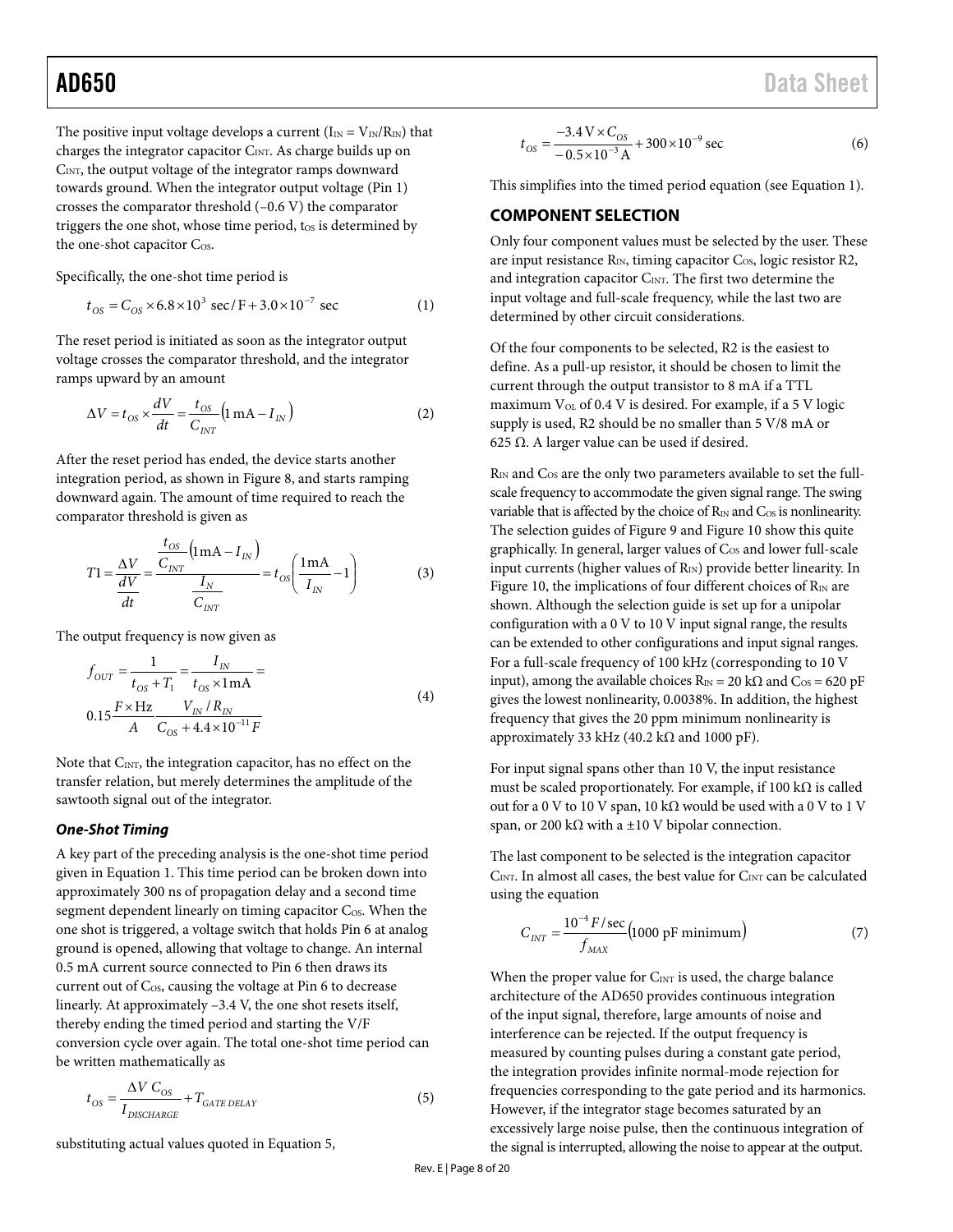## Data Sheet **AD650**

If the approximate amount of noise that appears on  $C_{\text{INT}}$  is known ( $V<sub>NOISE</sub>$ ), then the value of  $C<sub>INT</sub>$  can be checked using the following inequality:

$$
C_{INT} > \frac{t_{OS} \times 1 \times 10^{-3} A}{+V_S - 3V - V_{NOISE}}
$$
\n
$$
\tag{8}
$$

For example, consider an application calling for a maximum frequency of 75 kHz, a 0 V to 1 V signal range, and supply voltages of only ±9 V. The component selection guide o[f Figure 9](#page-8-0)  is used to select 2.0 k $\Omega$  for R<sub>IN</sub> and 1000 pF for C<sub>OS</sub>. This results in a one-shot time period of approximately 7 μs. Substituting 75 kHz into Equation 7 yields a value of 1300 pF for CINT. When the input signal is near zero, 1 mA flows through the integration capacitor to the switched current sink during the reset phase, causing the voltage across  $C_{INT}$  to increase by approximately 5.5 V. Because the integrator output stage requires approximately 3 V headroom for proper operation, only 0.5 V margin remains for integrating extraneous noise on the signal line. A negative noise pulse at this time could saturate the integrator, causing an error in signal integration. Increasing  $C_{\text{INT}}$  to 1500 pF or 2000 pF provides much more noise margin, thereby eliminating this potential trouble spot.





<span id="page-8-0"></span>

<span id="page-8-1"></span>Figure 10. Typical Nonlinearity vs.  $C_{OS}$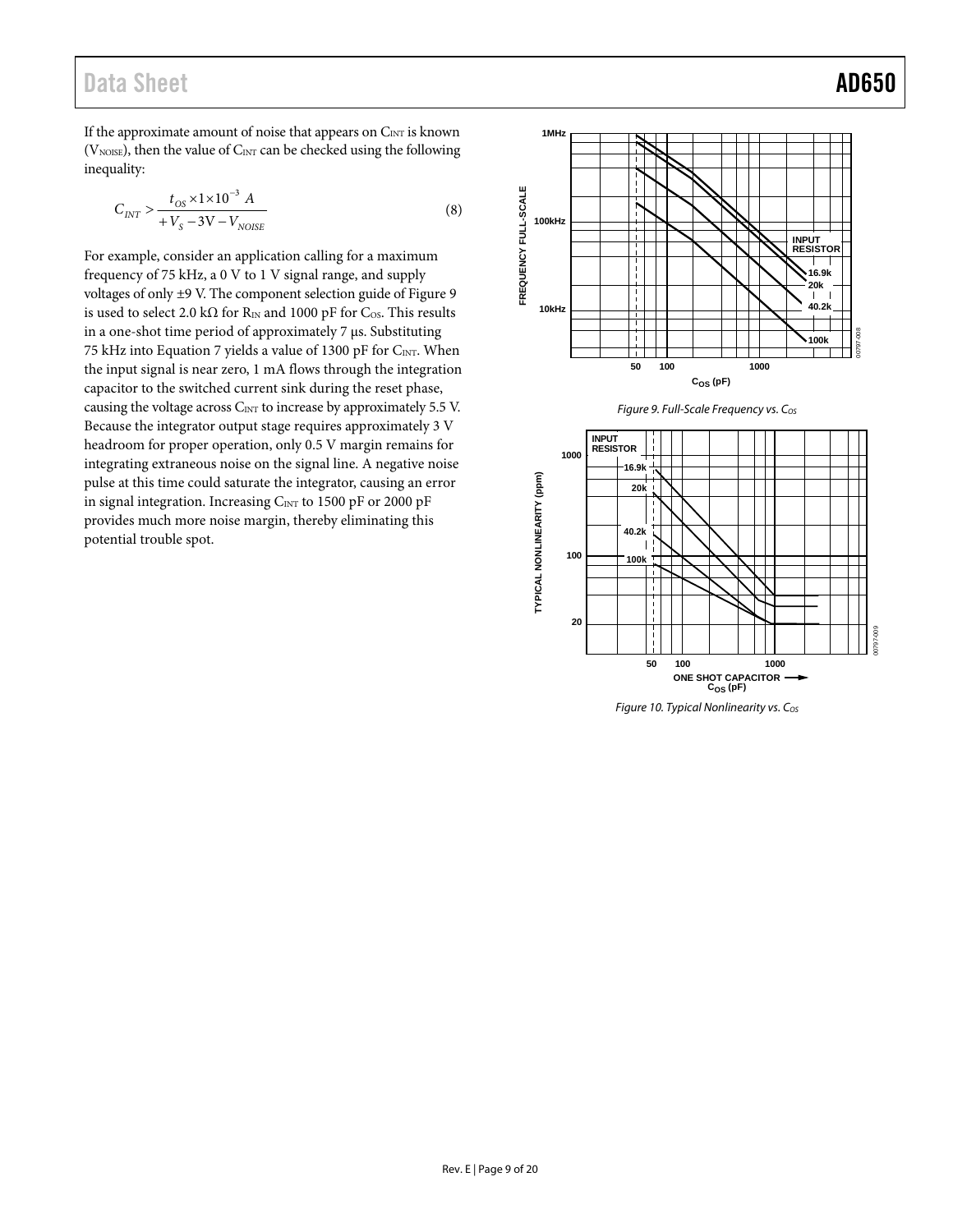### <span id="page-9-0"></span>**BIPOLAR V/F**

[Figure 11 s](#page-9-4)hows how the internal bipolar current sink is used to provide a half-scale offset for a ±5 V signal range, while providing a 100 kHz maximum output frequency. The nominally 0.5 mA (±10%) offset current sink is enabled when a 1.24 kΩ resistor is connected between Pin 4 and Pin 5. Thus, with the grounded 10 kΩ nominal resistance shown, a −5 V offset is developed at Pin 2. Because Pin 3 must also be at −5 V, the current through R<sub>IN</sub> is 10 V/40 k $\Omega$  = +0.25 mA at V<sub>IN</sub> = +5 V, and 0 mA at V<sub>IN</sub> = -5 V.

Components are selected using the same guidelines outlined for the unipolar configuration with one alteration. The voltage across the total signal range must be equated to the maximum input voltage in the unipolar configuration. In other words, the value of the input resistor  $R_{IN}$  is determined by the input voltage span, not the maximum input voltage. A diode from Pin 1 to ground is also recommended. This is further discussed in the [Other Circuit Considerations s](#page-13-1)ection.

As in the unipolar circuit,  $R_{IN}$  and  $C_{OS}$  must have low temperature coefficients to minimize the overall gain drift. The 1.24 k $\Omega$ resistor used to activate the 0.5 mA offset current should also have a low temperature coefficient. The bipolar offset current has a temperature coefficient of approximately −200 ppm/°C.

#### <span id="page-9-1"></span>**UNIPOLAR V/F, NEGATIVE INPUT VOLTAGE**

[Figure 12 s](#page-10-0)hows the connection diagram for V/F conversion of negative input voltages. In this configuration, full-scale output frequency occurs at negative full-scale input, and zero output frequency corresponds with zero input voltage.

A very high impedance signal source can be used because it only drives the noninverting integrator input. Typical input impedance at this terminal is 1 G $\Omega$  or higher. For V/F conversion of positive input signals using the connection diagram o[f Figure 4,](#page-6-2) the signal generator must be able to source the integration current to drive the AD650. For the negative V/F conversion circuit of [Figure 12,](#page-10-0) the integration current is drawn from ground through R1 and R3, and the active input is high impedance.

Circuit operation for negative input voltages is very similar to positive input unipolar conversion described in th[e Unipolar](#page-6-1)  [Configuration](#page-6-1) section. For best operating results use Equation 7 and Equation 8 in the [Component Selection s](#page-7-0)ection.

#### <span id="page-9-2"></span>**F/V CONVERSION**

The AD650 also makes a very linear frequency-to-voltage converter. [Figure 13 s](#page-10-1)hows the connection diagram for F/V conversion with TTL input logic levels. Each time the input signal crosses the comparator threshold going negative, the one shot is activated and switches 1 mA into the integrator input for a measured time period (determined by Cos). As the frequency increases, the amount of charge injected into the integration capacitor increases proportionately. The voltage across the integration capacitor is stabilized when the leakage current through R1 and R3 equals the average current being switched into the integrator. The net result of these two effects is an average output voltage that is proportional to the input frequency. Optimum performance can be obtained by selecting components using the same guidelines and equations listed in the [Bipolar V/F](#page-9-0) section.

For a more complete description of this application, refer to Analog Devices' Application Note AN-279.

#### <span id="page-9-3"></span>**HIGH FREQUENCY OPERATION**

Proper RF techniques must be observed when operating the AD650 at or near its maximum frequency of 1 MHz. Lead lengths must be kept as short as possible, especially on the one shot and integration capacitors, and at the integrator summing junction. In addition, at maximum output frequencies above 500 kHz, a 3.6 kΩ pull-down resistor from Pin 1 to  $-Vs$  is required (se[e Figure 14\)](#page-10-2). The additional current drawn through the pulldown resistor reduces the op amp's output impedance and improves its transient response.

<span id="page-9-4"></span>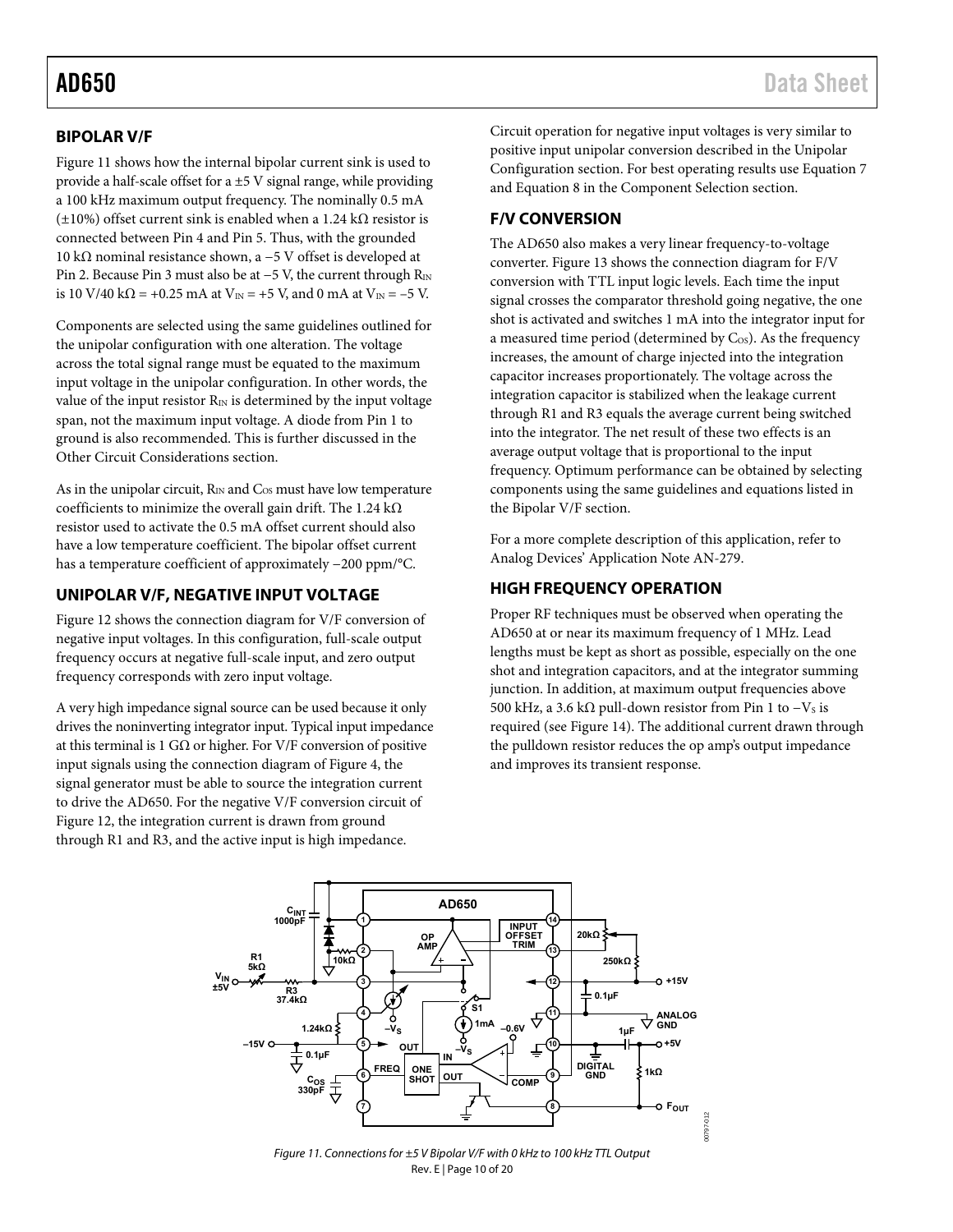

Figure 12. Connection Diagram for V/F Conversion, Negative Input Voltage

<span id="page-10-0"></span>

Figure 13. Connection Diagram for F/V Conversion

<span id="page-10-2"></span><span id="page-10-1"></span>

Figure 14. 1 MHz V/F Connection Diagram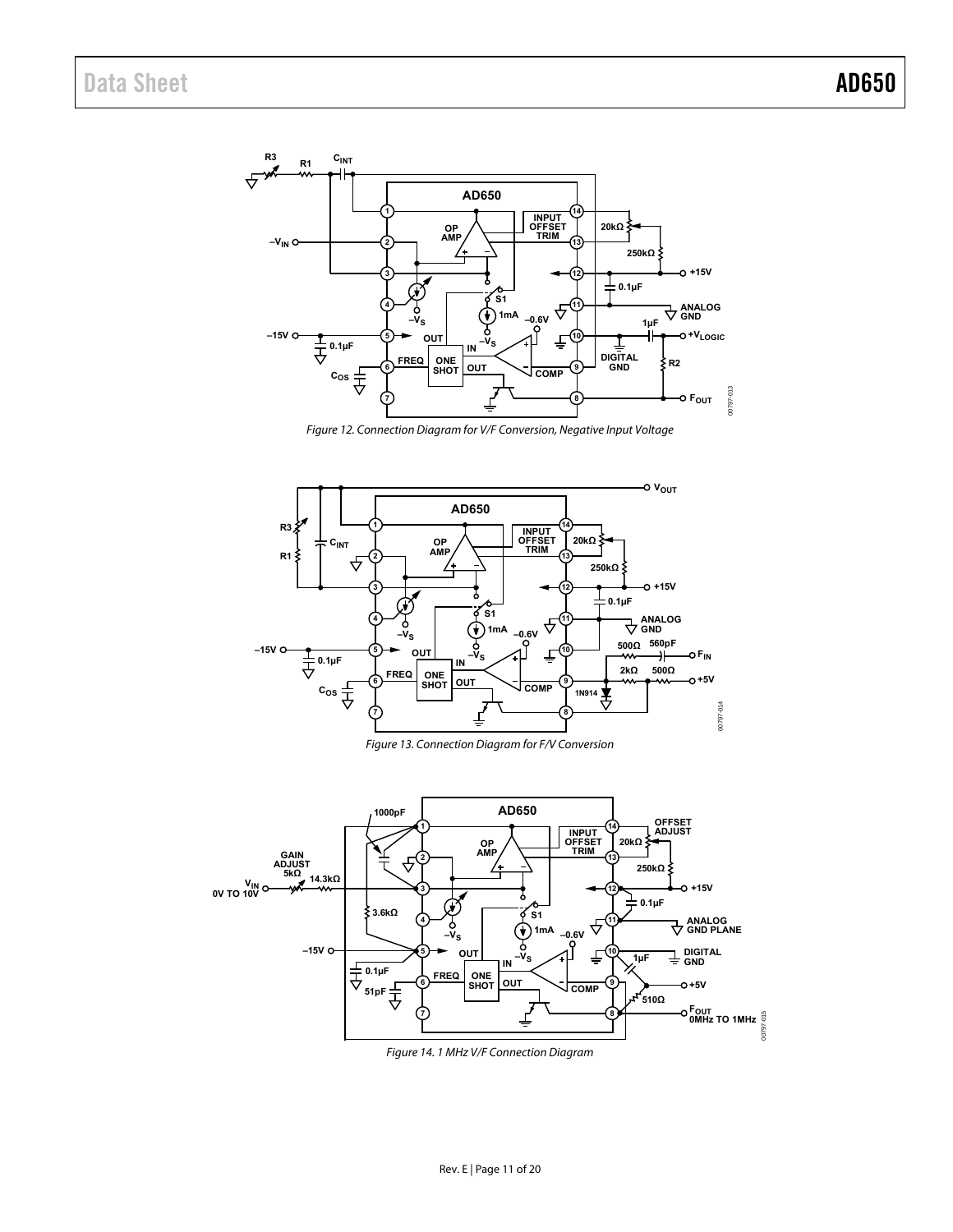### <span id="page-11-0"></span>**DECOUPLING AND GROUNDING**

It is effective engineering practice to use bypass capacitors on the supply-voltage pins and to insert small-valued resistors (10  $\Omega$  to 100  $\Omega$ ) in the supply lines to provide a measure of decoupling between the various circuits in a system. Ceramic capacitors of 0.1 μF to 1.0 μF should be applied between the supply-voltage pins and analog signal ground for proper bypassing on the AD650.

In addition, a larger board level decoupling capacitor of 1 μF to 10 μF should be located relatively close to the AD650 on each power supply line. Such precautions are imperative in high resolution, data acquisition applications where users expect to exploit the full linearity and dynamic range of the AD650. Although some types of circuits can operate satisfactorily with power supply decoupling at only one location on each circuit board, such practice is strongly discouraged in high accuracy analog design.

Separate digital and analog grounds are provided on the AD650. The emitter of the open collector frequency output transistor is the only node returned to the digital ground. All other signals are referred to analog ground. The purpose of the two separate grounds is to allow isolation between the high precision analog signals and the digital section of the circuitry. As much as several hundred millivolts of noise can be tolerated on the digital ground without affecting the accuracy of the VFC. Such ground noise is inevitable when switching the large currents associated with the frequency output signal.

At 1 MHz full scale, it is necessary to use a pull-up resistor of about 500  $\Omega$  in order to get the rise time fast enough to provide well defined output pulses. This means that from a 5 V logic supply, for example, the open collector output draws 10 mA.

This much current being switched causes ringing on long ground runs due to the self-inductance of the wires. For instance, 20 gauge wire has an inductance of about 20 nH per inch; a current of 10 mA being switched in 50 ns at the end of 12 inches of 20 gauge wire produces a voltage spike of 50 mV. The separate digital ground of the AD650 easily handles these types of switching transients.

A problem remains from interference caused by radiation of electromagnetic energy from these fast transients. Typically, a voltage spike is produced by inductive switching transients; these spikes can capacitively couple into other sections of the circuit. Another problem is ringing of ground lines and power supply lines due to the distributed capacitance and inductance of the wires. Such ringing can also couple interference into sensitive analog circuits. The best solution to these problems is proper bypassing of the logic supply at the AD650 package. A 1 μF to 10 μF tantalum capacitor should be connected directly

to the supply side of the pull-up resistor and to the digital ground (Pin 10). The pull-up resistor should be connected directly to the frequency output (Pin 8). The lead lengths on the bypass capacitor and the pull-up resistor should be as short as possible. The capacitor supplies (or absorbs) the current transients, and large ac signals flows in a physically small loop through the capacitor, pull-up resistor, and frequency output transistor. It is important that the loop be physically small for two reasons: first, there is less self-inductance if the wires are short, and second, the loop does not radiate RFI efficiently.

The digital ground (Pin 10) should be separately connected to the power supply ground. Note that the leads to the digital power supply are only carrying dc current and cannot radiate RFI. There can also be a dc ground drop due to the difference in currents returned on the analog and digital grounds. This does not cause any problem. In fact, the AD650 tolerates as much as 0.25 V dc potential difference between the analog and digital grounds. These features greatly ease power distribution and ground management in large systems. Proper technique for grounding requires separate digital and analog ground returns to the power supply. Also, the signal ground must be referred directly to analog ground (Pin 11) at the package. All of the signal grounds should be tied directly to Pin 11, especially the one-shot capacitor. More information on proper grounding and reduction of interference can be found in "Noise Reduction Techniques in Electronic Systems, 2<sup>nd</sup> edition" by Henry W. Ott, (John Wiley & Sons, Inc., 1988).

### <span id="page-11-1"></span>**TEMPERATURE COEFFICIENTS**

The drift specifications of the AD650 do not include temperature effects of any of the supporting resistors or capacitors. The drift of the input resistors R1 and R3 and the timing capacitor  $C_{OS}$  directly affect the overall temperature stability. In the application of [Figure 5,](#page-6-3) a 10 ppm/°C input resistor used with a 100 ppm/°C capacitor can result in a maximum overall circuit gain drift of:

150 ppm/°C (AD650A) + 100 ppm/°C ( $C_{OS}$ ) + 10 ppm/ ${}^{\circ}C$  (R<sub>IN</sub>) = 260 ppm/ ${}^{\circ}C$ 

In bipolar configuration, the drift of the 1.24 k $\Omega$  resistor used to activate the internal bipolar offset current source directly affects the value of this current. This resistor should be matched to the resistor connected to the op amp noninverting input, Pin 2 (see [Figure 11\)](#page-9-4). That is, the temperature coefficients of these two resistors should be equal. If this is the case, then the effects of the temperature coefficients of the resistors cancel each other, and the drift of the offset voltage developed at the op amp noninverting input is solely determined by the AD650. Under these conditions, the TC of the bipolar offset voltage is typically −200 ppm/°C and is a maximum of −300 ppm/°C. The offset voltage always decreases in magnitude as temperature is increased.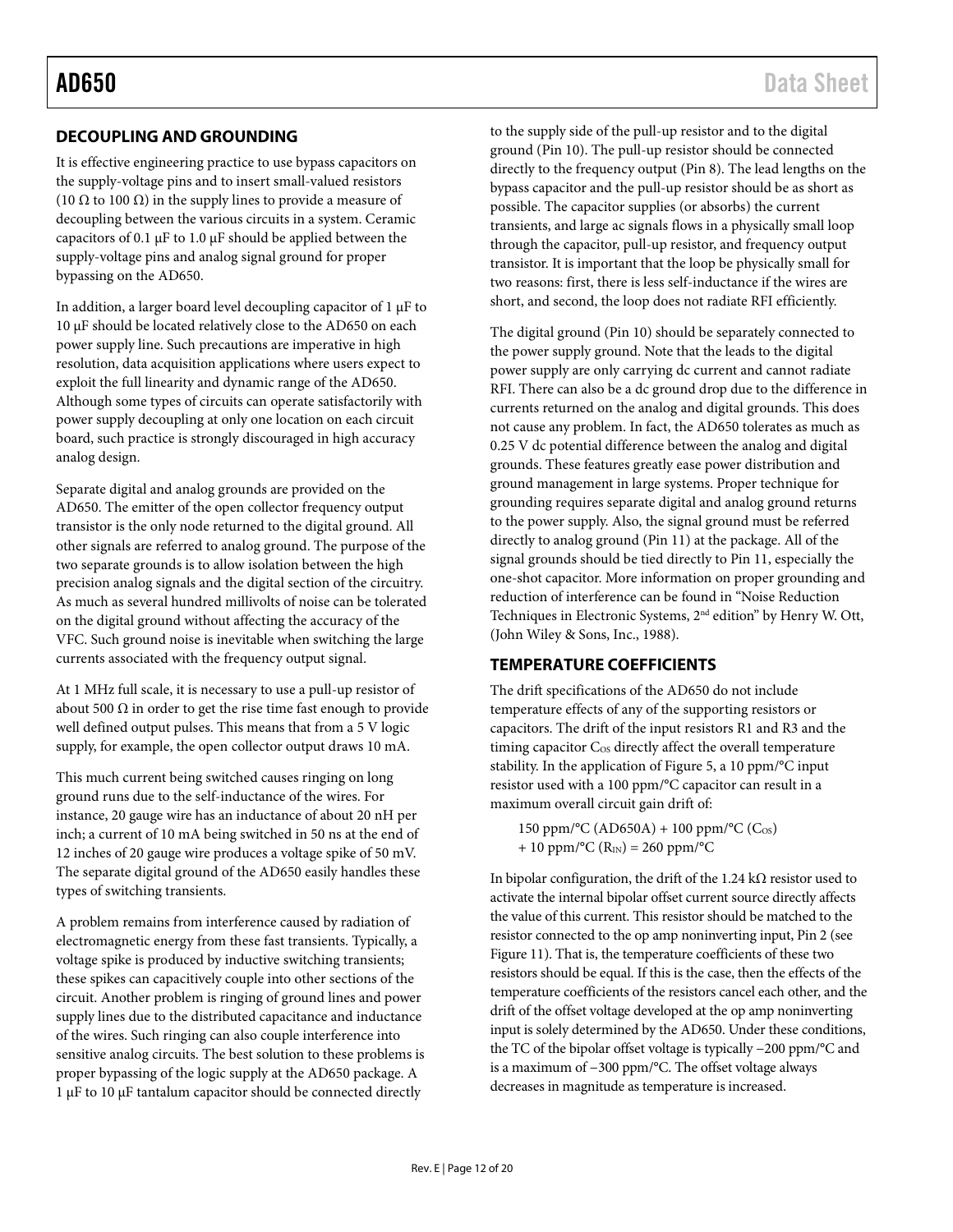## Data Sheet **AD650**

Other circuit components do not directly influence the accuracy of the VFC over temperature changes as long as their actual values are not as different from the nominal value as to preclude operation. This includes the integration capacitor  $C_{\text{INT}}$ . A change in the capacitance value of  $C_{\text{INT}}$  simply results in a different rate of voltage change across the capacitor. During the integration phase (see [Figure 8\)](#page-6-6), the rate of voltage change across  $C_{\text{INT}}$  has the opposite effect that it does during the reset phase. The result is that the conversion accuracy is unchanged by either drift or tolerance of C<sub>INT</sub>. The net effect of a change in the integrator capacitor is simply to change the peak-to-peak amplitude of the sawtooth waveform at the output of the integrator.

The gain temperature coefficient of the AD650 is not a constant value. Rather, the gain TC is a function of both the full-scale frequency and the ambient temperature. At a low full-scale frequency, the gain TC is determined primarily by the stability of the internal reference (a buried Zener reference). This low speed gain TC can be quite effective; at 10 kHz full scale, the gain TC near 25 $\rm ^{\circ}C$  is typically 0  $\pm$  50 ppm/ $\rm ^{\circ}C$ . Although the gain TC changes with ambient temperature (tending to be more positive at higher temperatures), the drift remains within a  $\pm$ 75 ppm/°C window over the entire military temperature range. At full-scale frequencies higher than 10 kHz, dynamic errors become much more important than the static drift of the dc reference. At a full-scale frequency of 100 kHz and above, these timing errors dominate the gain TC. For example, at 100 kHz full-scale frequency ( $R_{IN} = 40$  k $\Omega$  and  $C_{OS}$  = 330 pF) the gain TC near room temperature is typically −80 ±50 ppm/°C, but at an ambient temperature near 125°C, the gain TC tends to be more positive and is typically 15 ±50 ppm/°C. This information is presented in a graphical form i[n Figure 15.](#page-12-1)  The gain TC always tends to become more positive at higher temperatures. Therefore, it is possible to adjust the gain TC of the AD650 by using a one-shot capacitor with an appropriate TC to cancel the drift of the circuit. For example, consider the 100 kHz full-scale frequency. An average drift of −100 ppm/°C means that as temperature is increased, the circuit produces a lower frequency in response to a given input voltage. This means that the one-shot capacitor must decrease in value as temperature increases in order to compensate the gain TC of the AD650; that is, the capacitor must have a TC of −100 ppm/°C. Now consider the 1 MHz full-scale frequency.



<span id="page-12-1"></span>*Figure 15. Gain TC vs. Temperature* 

It is not possible to achieve much improvement in performance unless the expected ambient temperature range is known. For example, in a constant low temperature application such as gathering data in an Arctic climate (approximately −20°C), a C<sub>OS</sub> with a drift of −310 ppm/°C is called for in order to compensate the gain drift of the AD650. However, if that circuit should see an ambient temperature of  $75^{\circ}$ C, then the C<sub>OS</sub> capacitor would change the gain TC from approximately 0 ppm to 310 ppm/°C.

The temperature effects of these components are the same when the AD650 is configured for negative or bipolar input voltages, and for F/V conversion as well.

#### <span id="page-12-0"></span>**NONLINEARITY SPECIFICATION**

The linearity error of the AD650 is specified by the endpoint method. That is, the error is expressed in terms of the deviation from the ideal voltage to frequency transfer relation after calibrating the converter at full scale and zero. The nonlinearity varies with the choice of one-shot capacitor and input resistor (see [Figure 10\)](#page-8-1). Verification of the linearity specification requires the availability of a switchable voltage source (or a DAC) having a linearity error below 20 ppm, and the use of very long measurement intervals to minimize count uncertainties. Every AD650 is automatically tested for linearity, and it is not usually necessary to perform this verification, which is both tedious and time consuming. If it is required to perform a nonlinearity test either as part of an incoming quality screening or as a final product evaluation, an automated benchtop tester proves useful. Such a system based on Analog Devices' LTS-2010 is described in "V-F Converters Demand Accurate Linearity Testing," by L. DeVito, (Electronic Design, March 4, 1982).

The voltage-to-frequency transfer relation is shown i[n Figure 16](#page-13-2) an[d Figure 17](#page-13-3) with the nonlinearity exaggerated for clarity. The first step in determining nonlinearity is to connect the endpoints of the operating range (typically at 10 mV and 10 V) with a straight line. This straight line is then the ideal relationship that is desired from the circuit. The second step is to find the difference between this line and the actual response of the circuit at a few points between the endpoints—typically ten intermediate points suffices. The difference between the actual and the ideal response is a frequency error measured in hertz. Finally, these frequency errors are normalized to the full-scale frequency and expressed either as parts per million of full scale (ppm) or parts per hundred of full scale (%). For example, on a 100 kHz full scale, if the maximum frequency error is 5 Hz, the nonlinearity is specified as 50 ppm or 0.005%. Typically on the 100 kHz scale, the nonlinearity is positive and the maximum value occurs at about midscale [\(Figure 16\)](#page-13-2). At higher full-scale frequencies, (500 kHz to 1 MHz), the nonlinearity becomes "S" shaped and the maximum value can be either positive or negative. Typically, on the 1 MHz scale ( $R_{IN}$  = 16.9 k $\Omega$ ,  $C_{OS}$  = 51 pF) the nonlinearity is positive below about 2/3 scale and is negative above this point. This is shown graphically in [Figure 17.](#page-13-3) 

Rev. E | Page 13 of 20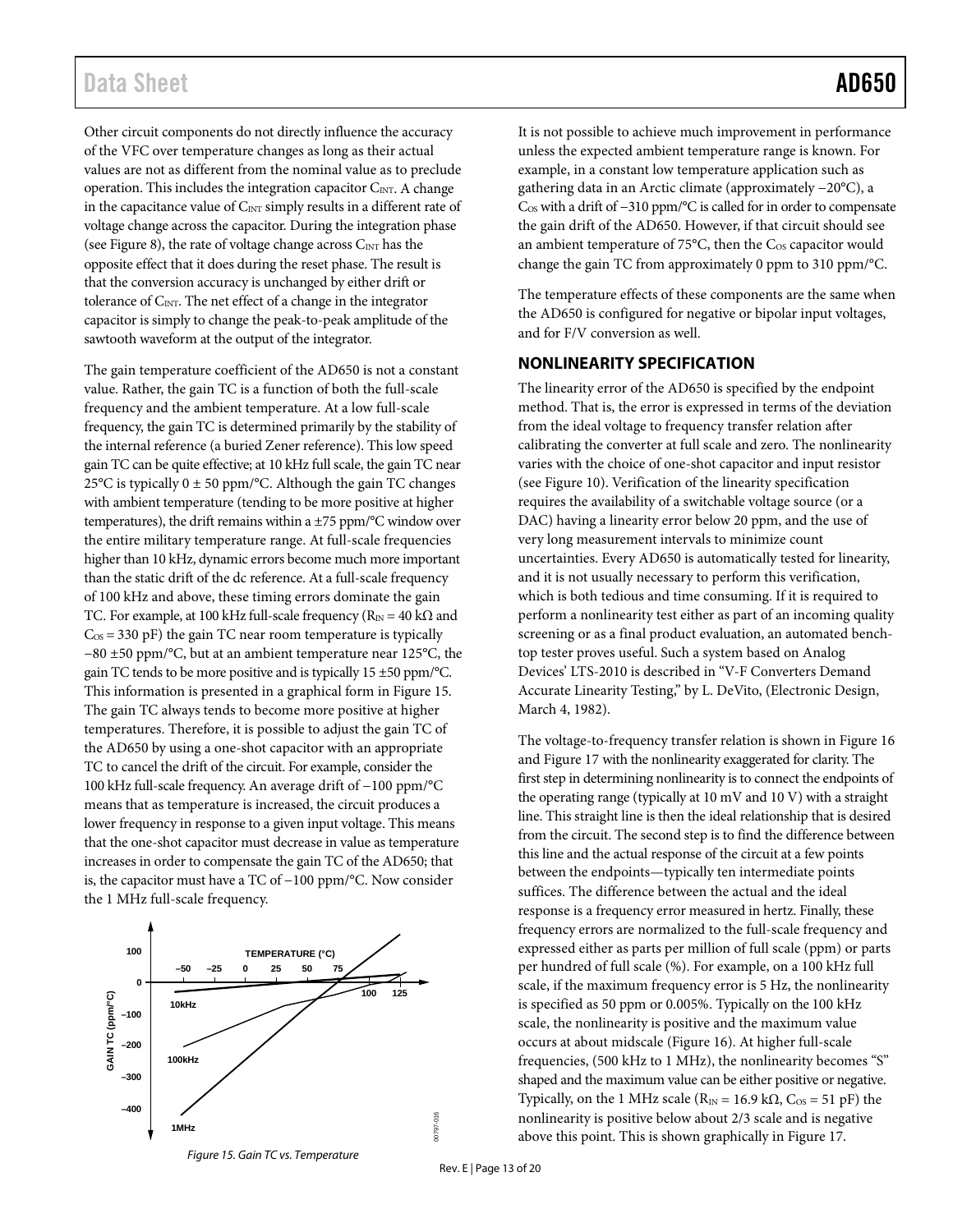

<span id="page-13-2"></span>

<span id="page-13-3"></span>

<span id="page-13-4"></span>*Figure 18. PSRR vs. Full-Scale Frequency*

#### <span id="page-13-0"></span>**PSRR**

The power supply rejection ratio is a specification of the change in gain of the AD650 as the power supply voltage is changed. The PSRR is expressed in units of parts-per-million change of the gain per percent change of the power supply (ppm/%). For example, consider a VFC with a 10 V input applied and an output frequency of exactly 100 kHz when the power supply potential is  $\pm 15$  V. Changing the power supply to  $\pm 12.5$  V is a 5 V change out of 30 V, or 16.7%. If the output frequency changes to 99.9 kHz, then the gain has changed 0.1% or 1000 ppm. The PSRR is 1000 ppm divided by 16.7%, which equals 60 ppm/%.

The PSRR of the AD650 is a function of the full-scale operating frequency. At low full-scale frequencies the PSRR is determined by the stability of the reference circuits in the device and can be very effective. At higher frequencies, there are dynamic errors that become more important than the static reference signals, and consequently the PSRR is not quite as effective. The values of PSRR are typically  $0 \pm 20$  ppm/% at 10 kHz full-scale frequency  $(R_{IN} = 40 \text{ k}\Omega, C_{OS} = 3300 \text{ pF})$ . At 100 kHz  $(R_{IN} = 40 \text{ k}\Omega, C_{OS} = 10 \text{ k}\Omega$ 330 pF) the PSRR is typically  $+80 \pm 40$  ppm/%, and at 1 MHz  $(R_{IN} = 16.9 \text{ k}\Omega, C_{OS} = 51 \text{ pF})$  the PSRR is +350 ± 50 ppm/%. This information is summarized graphically i[n Figure 18.](#page-13-4)

#### <span id="page-13-1"></span>**OTHER CIRCUIT CONSIDERATIONS**

The input amplifier connected to Pin 1, Pin 2, and Pin 3 is not a standard operational amplifier. Rather, the design has been optimized for simplicity and high speed. The single largest difference between this amplifier and a normal op amp is the lack of an integrator (or level shift) stage. Consequently, the voltage on the output (Pin 1) must always be more positive than 2 V below the inputs (Pin 2 and Pin 3). For example, in the F-to-V conversion mode [\(Figure 13\)](#page-10-1) the noninverting input of the op amp (Pin 2) is grounded, which means that the output (Pin 1) is not able to go below –2 V. Normal operation of the circuit shown i[n Figure 13](#page-10-1) never calls for a negative voltage at the output, but users can imagine an arrangement calling for a bipolar output voltage (for example, ±10 V) by connecting an extra resistor from Pin 3 to a positive voltage. However, this does not work.

Care should be taken under conditions where a high positive input voltage exists at or before power up. These situations can cause a latch up at the integrator output (Pin 1). This is a nondestructive latch and, as such, normal operation can be restored by cycling the power supply. Latch up can be prevented by connecting two diodes (for example, 1N914 or 1N4148) as shown in [Figure 11,](#page-9-4) thereby preventing Pin 1 from swinging below Pin 2.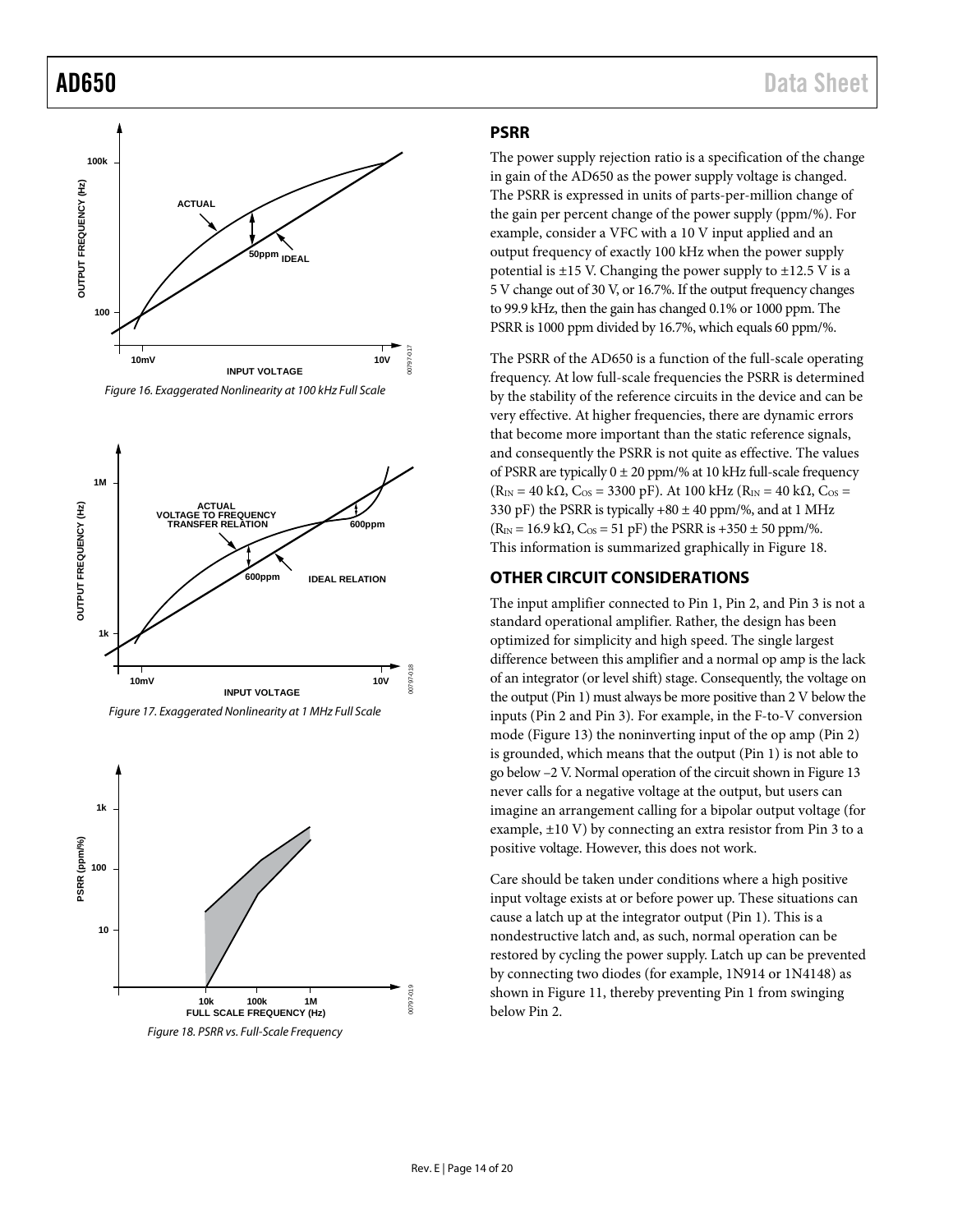## Data Sheet **AD650**

A second major difference is that the output only sinks 1 mA to the negative supply. There is no pulldown stage at the output other than the 1 mA current source used for the V-to-F conversion. The op amp sources a great deal of current from the positive supply, and it is internally protected by current limiting. The output of the op amp can be driven to within 3 V of the positive supply when it is not sourcing external current. When sourcing 10 mA the output voltage can be driven to within 6 V of the positive supply.

A third difference between this op amp and a normal device is that the inverting input, Pin 3, is bias current compensated and the noninverting input is not bias-current compensated. The bias current at the inverting input is nominally zero, but can be as much as 20 nA in either direction. The noninverting input typically has a bias current of 40 nA that always flows into the node (an npn input transistor). Therefore, it is not possible to match input voltage drops due to bias currents by matching input resistors.

The op amp has provisions for trimming the input offset voltage. A potentiometer of 20 k $\Omega$  is connected from Pin 13 to Pin 14 and the wiper is connected to the positive supply through a 250 kΩ resistor. A potential of about 0.6 V is established across the 250 k $\Omega$  resistor, and the 3 µA current is injected into the null pins. It is also possible to null the op amp offset voltage by using only one of the null pins and by using a bipolar current either into or out of the null pin. The amount of current required is very small—typically less than 3 μA. This technique is shown in the [Applications](#page-15-0) section of this data sheet; the autozero circuit uses this technique.

The bipolar offset current is activated by connecting a 1.24 kΩ resistor between Pin 4 and the negative supply. The resulting current delivered to the op amp noninverting input is nominally 0.5 mA and has a tolerance of  $\pm 10$ %. This current is then used to provide an offset voltage when Pin 2 is tied to ground through a resistor. The 0.5 mA that appears at Pin 2 is also flowing through the 1.24 k $\Omega$  resistor. An external resistor is used to activate the bipolar offset current source to provide the lowest tolerance and temperature drift of the resulting offset voltage. It is possible to use other values of resistance between Pin 4 and −VS to obtain a bipolar offset current different from 0.5 mA. [Figure 19](#page-14-0) shows the relationship between the bipolar offset current and the value of the resistor used to activate the source.



<span id="page-14-0"></span>*Figure 19. Bipolar Offset Current vs. External Resistor*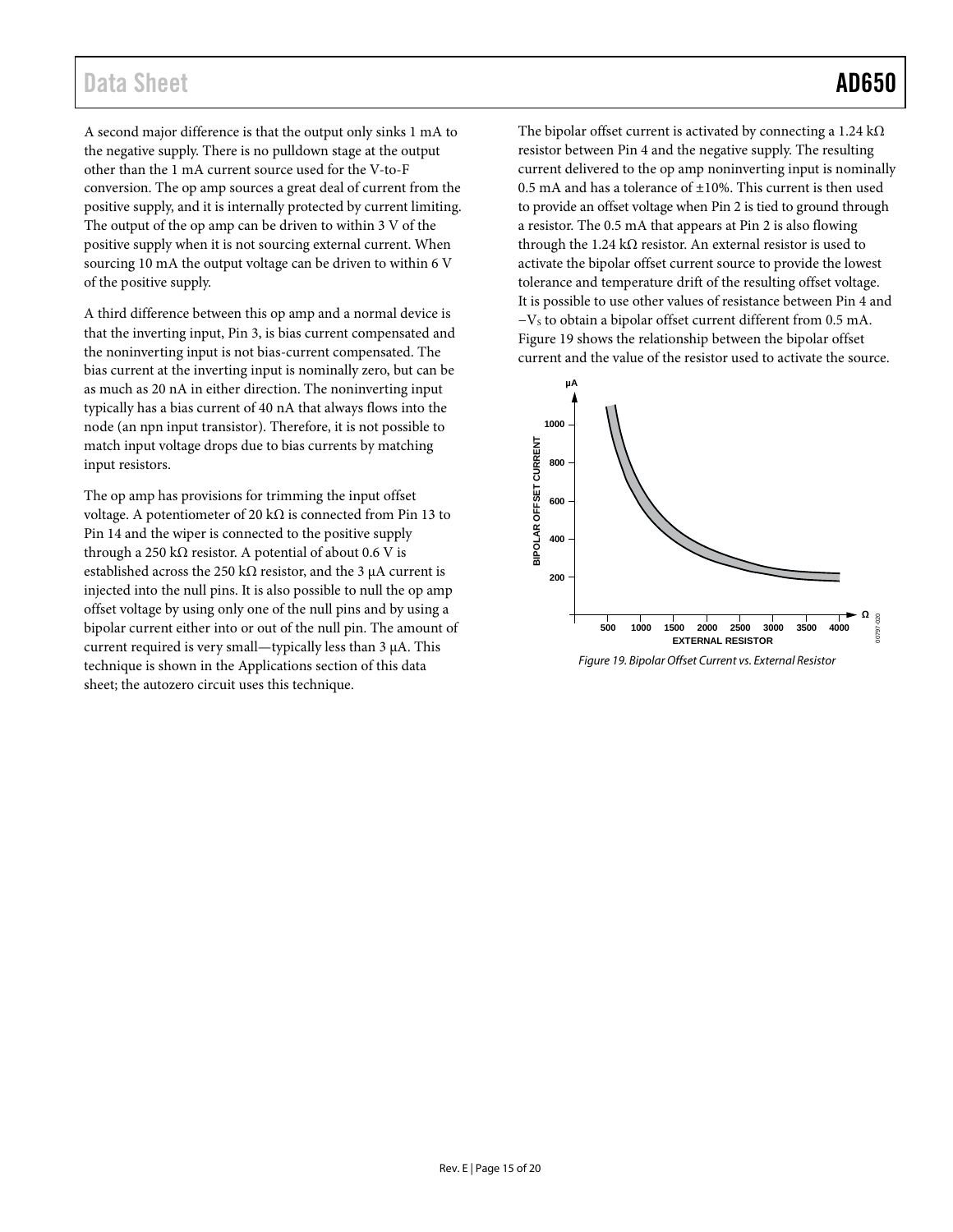## <span id="page-15-1"></span><span id="page-15-0"></span>APPLICATIONS **DIFFERENTIAL VOLTAGE-TO-FREQUENCY CONVERSION**

The circuit i[n Figure 20](#page-15-3) accepts a true floating differential input signal. The common-mode input,  $V_{CM}$ , can be in the range +15 V to −5 V with respect to analog ground. The signal input,  $V_{IN}$ , can be  $\pm 5$  V with respect to the common-mode input. Both inputs are low impedance; the source that drives the commonmode input must supply the 0.5 mA drawn by the bipolar offset current source, and the source that drives the signal input must supply the integration current.

If less common-mode voltage range is required, then a lower voltage Zener can be used. For example, if a 5 V Zener is used, the V<sub>CM</sub> input can be in the range +10 V to  $-5$  V. If the Zener is not used at all, the common-mode range is ±5 V with respect to analog ground. If no Zener is used, the 10 k $\Omega$  pulldown resistor is not needed and the integrator output (Pin 1) is connected directly to the comparator input (Pin 9).

#### <span id="page-15-2"></span>**AUTOZERO CIRCUIT**

In order to exploit the full dynamic range of the AD650 VFC, very small input voltages need to be converted. For example, a six decade dynamic range based on a full scale of 10 V requires accurate measurement of signals down to 10 μV. In these situations, a well-controlled input offset voltage is imperative. A constant offset voltage does not affect dynamic range but simply shifts all of the frequency readings by a few hertz. However, if the offset should change, it is not possible to distinguish between a small change in a small input voltage and a drift of the offset voltage. Therefore, the usable dynamic range is less. The circuit shown i[n Figure 21](#page-16-1) provides automatic adjustment of the op amp offset voltage. The circuit uses an AD582 sampleand-hold amplifier to control the offset, and the input voltage to the VFC is switched between ground and the signal to be measured via an [AD7512DI a](http://www.analog.com/en/prod/0,2877,AD7512,00.html)nalog switch. The offset of the AD650 is adjusted by injecting a current into—or drawing a current out of—Pin 13. Note that only one of the offset null pins is used. During the VFC norm mode, the SHA is in the hold mode and the hold capacitor is very large, 0.1 μF, which holds the AD650 offset constant for a long period of time.

When the circuit is in the autozero mode, the SHA is in sample mode and behaves like an op amp. The circuit is a variation of the classical two amplifier servo loop, where the output of the device under test (DUT)—here the DUT is the AD650 op amp—is forced to ground by the feedback action of the control amplifier—the SHA. Because the input of the VFC circuit is connected to ground during the autozero mode, the input current that can flow is determined by the offset voltage of the AD650 op amp. Because the output of the integrator stage is forced to ground, it is known that the voltage is not changing (it is equal to ground potential). Therefore, if the output of the integrator is constant, its input current must be zero, so the offset voltage has been forced to be zero. Note that the output of the DUT could have been forced to any convenient voltage other than ground. All that is required is that the output voltage be known to be constant. Note also that the effect of the bias current at the inverting input of the AD650 op amp is also mulled in this circuit. The 1000 pF capacitor shunting the 200 k $\Omega$  resistor is compensation for the two amplifier servo loop. Two integrators in a loop require a single zero for compensation. The 3.6 kΩ resistor from Pin 1 of the AD650 to the negative supply is not part of the autozero circuit, but rather, it is required for VFC operation at 1 MHz.



<span id="page-15-3"></span>Rev. E | Page 16 of 20 Figure 20. Differential Input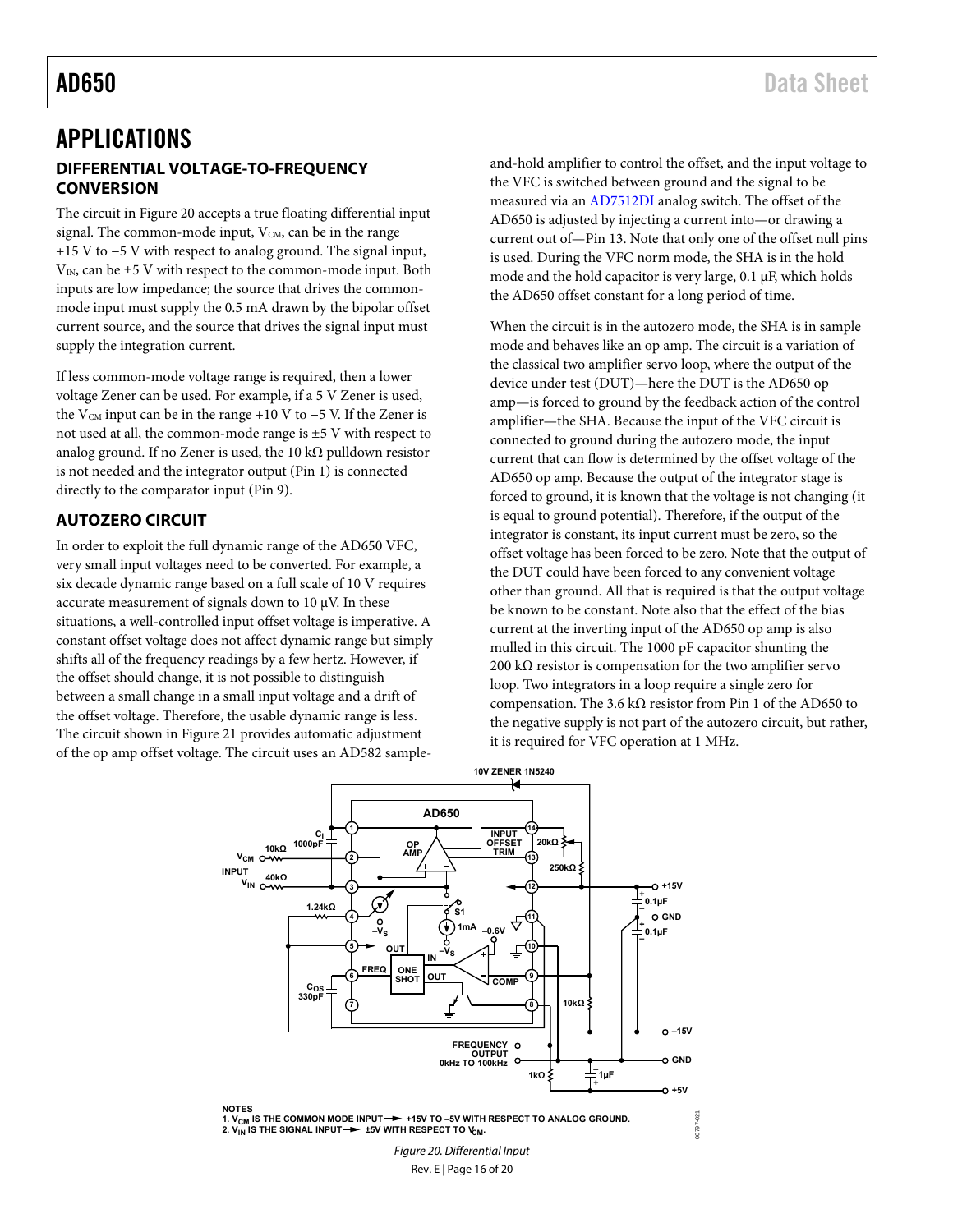### <span id="page-16-0"></span>**PHASE-LOCKED LOOP F/V CONVERSION**

Although the F/V conversion technique shown in [Figure 13 i](#page-10-1)s quite accurate and uses only a few extra components, it is very limited in terms of signal frequency response and carrier feedthrough. If the carrier (or input) frequency changes instantaneously, then the output cannot change very rapidly due to the integrator time constant formed by C<sub>INT</sub> and R<sub>IN</sub>. While it is possible to decrease the integrator time constant to provide faster settling of the F-to-V output voltage, the carrier feedthrough then becomes larger. For signal frequency response in excess of 2 kHz, a phase-locked F/V conversion technique such as the one shown i[n Figure 22 i](#page-16-2)s recommended.

In a phase-locked loop circuit, the oscillator is driven to a frequency and phase equal to an input reference signal. In applications such as a synthesizer, the oscillator output frequency is first processed through a programmable "divide by N" before being applied to the phase detector as feedback. Here the oscillator frequency is forced to be equal to "N times" the reference frequency. It is this frequency output that is the desired output signal and not a voltage. In this case, the AD650 offers compact size and wide dynamic range.



<span id="page-16-1"></span>

<span id="page-16-2"></span>Figure 22. Phase-Locked Loop F/V Conversion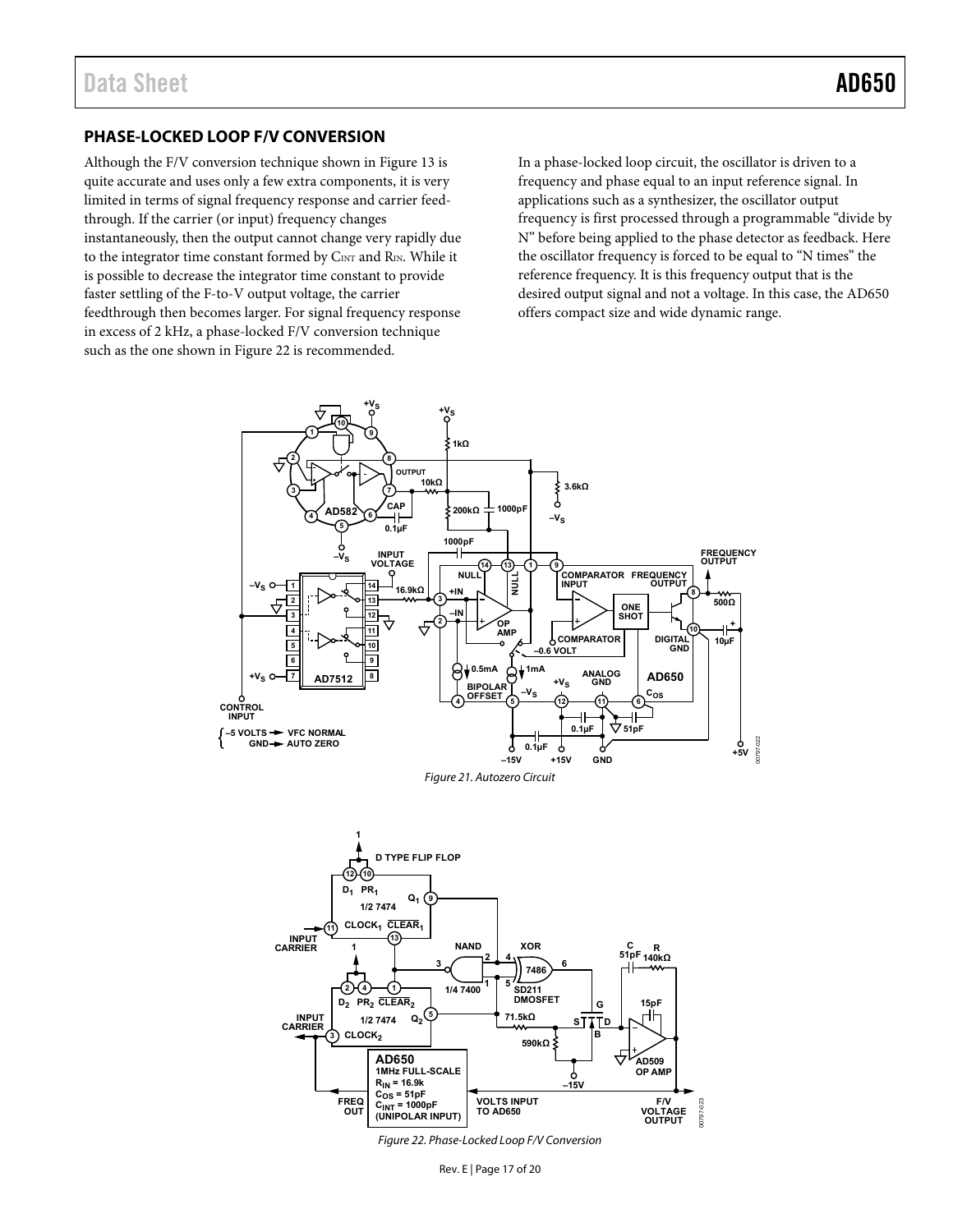In signal recovery applications of a PLL, the desired output signal is the voltage applied to the oscillator. In these situations, a linear relationship between the input frequency and the output voltage is desired; the AD650 makes a superb oscillator for FM demodulation. The wide dynamic range and outstanding linearity of the AD650 VFC allow simple embodiment of high performance analog signal isolation or telemetry systems. The circuit shown i[n Figure 22](#page-16-2) uses a digital phase detector that also provides proper feedback in the event of unequal frequencies. Such phase-frequency detectors (PFDs) are available in integrated form. For a full discussion of phaselock loop circuits see "Phase Lock Techniques," 3<sup>rd</sup> Edition, by F.M. Gardner, (John Wiley & Sons, Inc., 1979).

An analysis of this circuit must begin at the 7474 Dual D flip flop. When the input carrier matches the output carrier in both phase and frequency, the Q outputs of the flip flops rise at exactly the same time. With two zeros, and then two ones on the inputs of the exclusive or (XOR) gate, the output remains low keeping the DMOS FET switched off. Also, the NAND gate goes low resetting the flip-flops to zero. Throughout this entire cycle, the DMOS integrator gate remains off, allowing the voltage at the integrator output to remain unchanged from the previous cycle. However, if the input carrier leads the output carrier by a few degrees, the XOR gate is turned on for the short time span that the two signals are mismatched. Because  $Q_2$  is low during the mismatch time, a negative current is fed into the integrator, causing its output voltage to rise. This in turn increases the frequency of the AD650 slightly, driving the system towards synchronization. In a similar manner, if the input carrier lags the output carrier, the integrator is forced down slightly to synchronize the two signals.

Using a mathematical approach, the  $\pm 25 \mu A$  pulses from the phase detector are incorporated into the phase-detector gain  $(K_d)$ .

$$
K_d = \frac{25\,\mu\text{A}}{2\pi} = 4 \times 10^{-6} \text{ amperes}/\text{radian}
$$
 (9)

Also, the V/F converter is configured to produce 1 MHz in response to a 10 V input so its gain (Ko) is

$$
K_O = \frac{2\pi \times 1 \times 10^6 \text{ Hz}}{10 \text{ V}} = 6.3 \times 10^5 \frac{\text{radians}}{\text{volt} \times \text{sec}}
$$
(10)

The dynamics of the phase relationship between the input and output signals can be characterized as a second order system with natural frequency  $(\omega_n)$ .

AD650 Data Sheet

$$
\omega_n = \sqrt{\frac{K_o K_d}{C}}\tag{11}
$$

and damping factor  $(\zeta)$  is

$$
\zeta = \frac{R\sqrt{CK_oK_d}}{2} \tag{12}
$$

For the values shown in [Figure 22,](#page-16-2) these relations simplify to a natural frequency of 35 kHz with a damping factor of 0.8.

For a simple approach to determine component values for other PLL frequencies and VFC full-scale voltage, follow these steps:

1. Determine  $K_0$  (in units of radians per volt second) from the maximum input carrier frequency  $f_{MAX}$  (in hertz) and the maximum output voltage V<sub>MAX</sub>.

$$
K_o = \frac{2\pi \times F_{MAX}}{V_{MAX}}
$$
\n(13)

2. Calculate a value for C based upon the desired loop bandwidth f<sub>n</sub>. Note that this is the desired frequency range of the output signal. The loop bandwidth  $(f_n)$  is not the maximum carrier frequency ( $f_{MAX}$ ). The signal can be very narrow even though it is transmitted over a 1 MHz carrier.

$$
C = \frac{K_o}{f_n^2} \times 1 \times 10^{-7} \frac{V \times F}{\text{Rad} \times \text{sec}}
$$
 (14)

where: *C* units = farads  $f_n$  units = hertz  $K_0$  units = rad/volt  $\times$  sec

3. Calculate R to yield a damping factor of approximately 0.8 using this equation:

$$
R = \frac{f_n}{K_o} \times 2.5 \times 10^6 \frac{\text{Rad} \times \Omega}{V}
$$
 (15)

where:  $R$  units = ohms  $f_n$  units = hertz  $K_0$  units = rad/volt  $\times$  sec

If in actual operation the PLL overshoots or hunts excessively before reaching a final value, the damping factor can be raised by increasing the value of R. Conversely, if the PLL is overdamped, a smaller value of R should be used.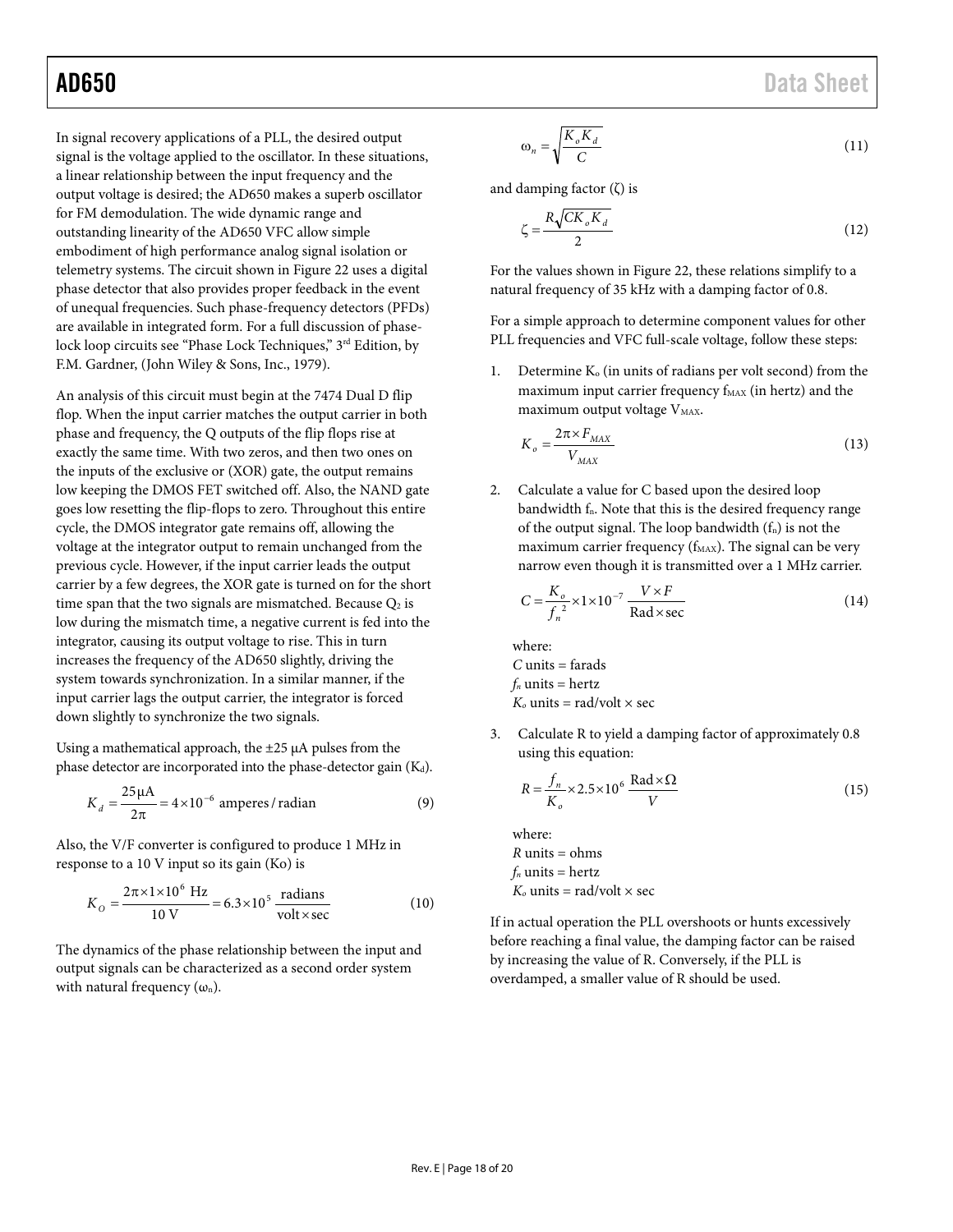## <span id="page-18-0"></span>OUTLINE DIMENSIONS



CONTROLLING DIMENSIONS ARE IN INCHES; MILLIMETER DIMENSIONS<br>(IN PARENTHESES) ARE ROUNDED-OFF INCH EQUIVALENTS FOR<br>REFERENCE ONLY AND ARE NOT APPROPRIATE FOR USE IN DESIGN.

Figure 23. 14-Lead Side-Brazed Ceramic Dual In-Line Package [SBDIP] (D-14) Dimensions shown in inches and (millimeters)



**COMPLIANT TO JEDEC STANDARDS MS-001** CONTROLLING DIMENSIONS ARE IN INCHES; MILLIMETER DIMENSIONS<br>(IN PARENTHESES) ARE ROUNDED-OFF INCH EQUIVALENTS FOR<br>REFERENCE ONLY AND ARE NOT APPROPRIATE FOR USE IN DESIGN.<br>CORNER LEADS MAY BE CONFIGURED AS WHOLE OR HALF LE Figure 24. 14-Lead Plastic Dual In-Line Package [PDIP]

(N-14)

Dimensions shown in inches and (millimeters)

**070606-A**